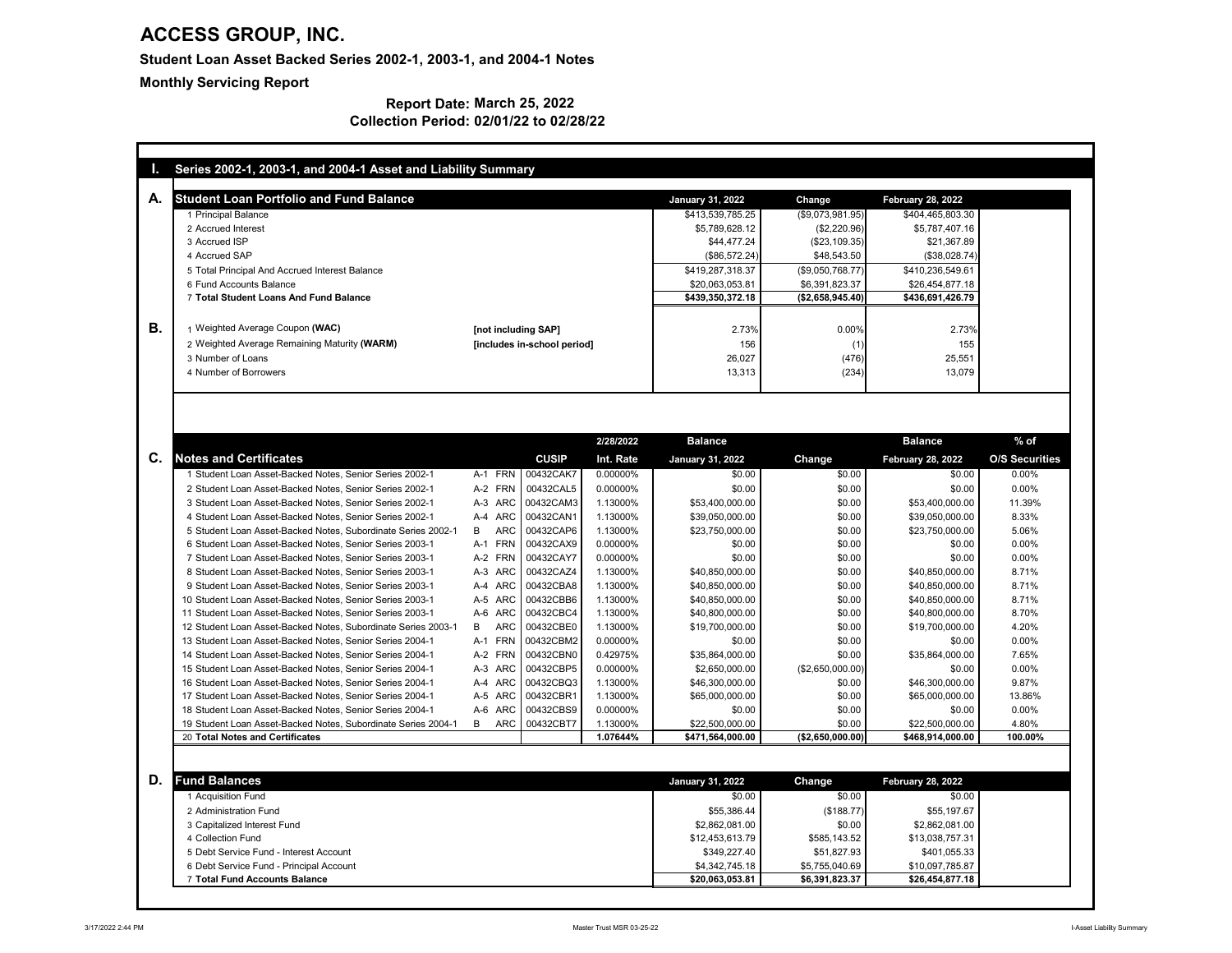|                | II. Series 2002-1, 2003-1, and 2004-1 Transactions and Accruals                                                                                                                                                                                                                                                                                                                                                                                                                                                                  |                                                                                                                                                                    |                                                                                                                                                                  |                                                                                                                                                 |
|----------------|----------------------------------------------------------------------------------------------------------------------------------------------------------------------------------------------------------------------------------------------------------------------------------------------------------------------------------------------------------------------------------------------------------------------------------------------------------------------------------------------------------------------------------|--------------------------------------------------------------------------------------------------------------------------------------------------------------------|------------------------------------------------------------------------------------------------------------------------------------------------------------------|-------------------------------------------------------------------------------------------------------------------------------------------------|
|                |                                                                                                                                                                                                                                                                                                                                                                                                                                                                                                                                  | <b>Totals</b>                                                                                                                                                      | <b>CONSOLIDATION</b>                                                                                                                                             | <b>STAFFORD</b>                                                                                                                                 |
| А.             | <b>Student Loan Cash Principal Activity</b>                                                                                                                                                                                                                                                                                                                                                                                                                                                                                      | 2/28/2022                                                                                                                                                          | 2/28/2022                                                                                                                                                        | 2/28/2022                                                                                                                                       |
|                | <b>Borrower Payments - Total</b><br>$\mathbf 1$                                                                                                                                                                                                                                                                                                                                                                                                                                                                                  | (\$9,013,715.11)                                                                                                                                                   | (\$8,644,569.40)                                                                                                                                                 | (\$369, 145.71)                                                                                                                                 |
|                | <b>Claim Payments</b><br>$\overline{2}$                                                                                                                                                                                                                                                                                                                                                                                                                                                                                          | (\$68,951.44)                                                                                                                                                      | (\$43,069.12)                                                                                                                                                    | (\$25,882.32)                                                                                                                                   |
|                | 3<br><b>Refunds</b>                                                                                                                                                                                                                                                                                                                                                                                                                                                                                                              | \$0.00                                                                                                                                                             | \$0.00                                                                                                                                                           | \$0.00                                                                                                                                          |
|                | <b>Reversals</b><br>4                                                                                                                                                                                                                                                                                                                                                                                                                                                                                                            | \$0.00                                                                                                                                                             | \$0.00                                                                                                                                                           | \$0.00                                                                                                                                          |
|                | 5a New Acquisitions - Principal                                                                                                                                                                                                                                                                                                                                                                                                                                                                                                  | \$0.00                                                                                                                                                             | \$0.00                                                                                                                                                           | \$0.00                                                                                                                                          |
|                | 5b Cancellations - Principal                                                                                                                                                                                                                                                                                                                                                                                                                                                                                                     | \$0.00                                                                                                                                                             | \$0.00                                                                                                                                                           | \$0.00                                                                                                                                          |
|                | 5c New Acquisitions - Sale Transfers                                                                                                                                                                                                                                                                                                                                                                                                                                                                                             | \$0.00                                                                                                                                                             | \$0.00                                                                                                                                                           | \$0.00                                                                                                                                          |
|                | 5d New Acquisitions - Repurchases                                                                                                                                                                                                                                                                                                                                                                                                                                                                                                | \$0.00                                                                                                                                                             | \$0.00                                                                                                                                                           | \$0.00                                                                                                                                          |
|                | New Acquisitions - Total<br>5                                                                                                                                                                                                                                                                                                                                                                                                                                                                                                    | \$0.00                                                                                                                                                             | \$0.00                                                                                                                                                           | \$0.00                                                                                                                                          |
|                | <b>Total Cash Principal Activity</b><br>6                                                                                                                                                                                                                                                                                                                                                                                                                                                                                        | ( \$9,082,666.55)                                                                                                                                                  | ( \$8,687,638.52)                                                                                                                                                | (\$395,028.03)                                                                                                                                  |
| В.             | <b>Student Loan Non-Cash Principal Activity</b>                                                                                                                                                                                                                                                                                                                                                                                                                                                                                  |                                                                                                                                                                    |                                                                                                                                                                  |                                                                                                                                                 |
|                | <b>Capitalized Interest</b>                                                                                                                                                                                                                                                                                                                                                                                                                                                                                                      | \$11,415.18                                                                                                                                                        | \$12,340.01                                                                                                                                                      | (\$924.83)                                                                                                                                      |
|                | New Acquisitions/Cancellations - Fees<br>$\overline{2}$                                                                                                                                                                                                                                                                                                                                                                                                                                                                          | \$0.00                                                                                                                                                             | \$0.00                                                                                                                                                           | \$0.00                                                                                                                                          |
|                | 3<br><b>Capitalized Guarantee Fees</b>                                                                                                                                                                                                                                                                                                                                                                                                                                                                                           | \$0.00                                                                                                                                                             | \$0.00                                                                                                                                                           | \$0.00                                                                                                                                          |
|                | 4a Small Balance and Other Adjustments                                                                                                                                                                                                                                                                                                                                                                                                                                                                                           | (\$1,872.59)                                                                                                                                                       | (\$1,872.59)                                                                                                                                                     | \$0.00                                                                                                                                          |
|                | 4b Adjustments - Write-offs                                                                                                                                                                                                                                                                                                                                                                                                                                                                                                      | (\$857.99)                                                                                                                                                         | (\$305.27)                                                                                                                                                       | (\$552.72)                                                                                                                                      |
|                | <b>Total Adjustments</b><br>4                                                                                                                                                                                                                                                                                                                                                                                                                                                                                                    | (\$2,730.58)                                                                                                                                                       | (\$2,177.86)                                                                                                                                                     | (\$552.72)                                                                                                                                      |
|                | 5<br><b>Total Non-Cash Principal Activity</b>                                                                                                                                                                                                                                                                                                                                                                                                                                                                                    | \$8,684.60                                                                                                                                                         | \$10,162.15                                                                                                                                                      | (\$1,477.55)                                                                                                                                    |
|                |                                                                                                                                                                                                                                                                                                                                                                                                                                                                                                                                  |                                                                                                                                                                    |                                                                                                                                                                  |                                                                                                                                                 |
| $\mathbf{C}$ . | <b>Total Student Loan Principal Activity</b>                                                                                                                                                                                                                                                                                                                                                                                                                                                                                     | (\$9,073,981.95)                                                                                                                                                   | (\$8,677,476.37)                                                                                                                                                 | (\$396,505.58)                                                                                                                                  |
| D.             | <b>Student Loan Cash Interest Activity</b><br><b>Borrower Payments - Total</b><br><b>Claim Payments</b><br>$\overline{2}$<br><b>Reversals</b><br>3<br>4a New Acquisitions - Sale Transfers<br>4b New Acquisitions - Repurchases<br><b>New Acquisitions</b><br>4<br>5<br><b>Other Adjustments</b><br>Subsidized Gov't Interest Payments (ISP)<br>6<br>Special Allowance Payments (SAP)<br>$\overline{7}$<br><b>Total Cash Interest Activity</b><br>8                                                                              | (\$839, 207.34)<br>(\$720.45)<br>\$0.00<br>\$0.00<br>\$0.00<br>\$0.00<br>(\$18.20)<br>(\$33,055.75)<br>\$55,616.71<br>(\$817,385.03)                               | (\$821,452.21)<br>(\$443.59)<br>\$0.00<br>\$0.00<br>\$0.00<br>\$0.00<br>(\$16.44)<br>(\$31,078.86)<br>\$70,780.83<br>(\$782, 210.27)                             | (\$17,755.13)<br>(\$276.86)<br>\$0.00<br>\$0.00<br>\$0.00<br>\$0.00<br>(\$1.76)<br>(\$1,976.89)<br>(\$15, 164.12)<br>(\$35,174.76)              |
| Е.             | <b>Student Loan Non-Cash Interest Activity</b><br><b>Borrower Accruals</b><br>Subsidized Gov't Interest - Accrued Interest (ISP)<br>2<br>3<br>Special Allowance Payments - Accrued<br><b>Capitalized Interest</b><br>4<br>5a Small Balance and Other Adjustments<br>5b Adjustments - Write-offs<br>5c Other Adjustments - Subsidized Govt Interest (ISP)<br>5d Other Adjustments - Special Allowance Payments (SAP)<br>5<br><b>Total Adjustments</b><br><b>Fee Accruals</b><br>6<br><b>Total Non-Cash Interest Activity</b><br>7 | \$847,198.17<br>\$10,480.00<br>(\$18,303.51)<br>(\$11,415.18)<br>(\$5,570.18)<br>(\$0.12)<br>(\$533.60)<br>\$11,230.29<br>\$5,126.39<br>\$7,512.34<br>\$840,598.21 | \$830,023.78<br>\$9,842.72<br>(\$20,249.70)<br>(\$12,340.01)<br>(\$5,259.08)<br>(\$0.12)<br>(\$498.37)<br>\$255.60<br>(\$5,501.97)<br>\$6,972.33<br>\$808,747.15 | \$17,174.38<br>\$637.28<br>\$1,946.19<br>\$924.83<br>(\$311.10)<br>\$0.00<br>(\$35.23)<br>\$10,974.69<br>\$10,628.36<br>\$540.01<br>\$31,851.06 |
|                |                                                                                                                                                                                                                                                                                                                                                                                                                                                                                                                                  |                                                                                                                                                                    |                                                                                                                                                                  |                                                                                                                                                 |
| F.             | <b>Total Student Loan Interest Activity</b>                                                                                                                                                                                                                                                                                                                                                                                                                                                                                      | \$23,213.18                                                                                                                                                        | \$26,536.88                                                                                                                                                      | (\$3,323.70)                                                                                                                                    |

### **Student Loan Asset Backed Series 2002-1, 2003-1, and 2004-1 Notes**

### **Report Date: March 25, 2022 Collection Period: 02/01/22 to 02/28/22**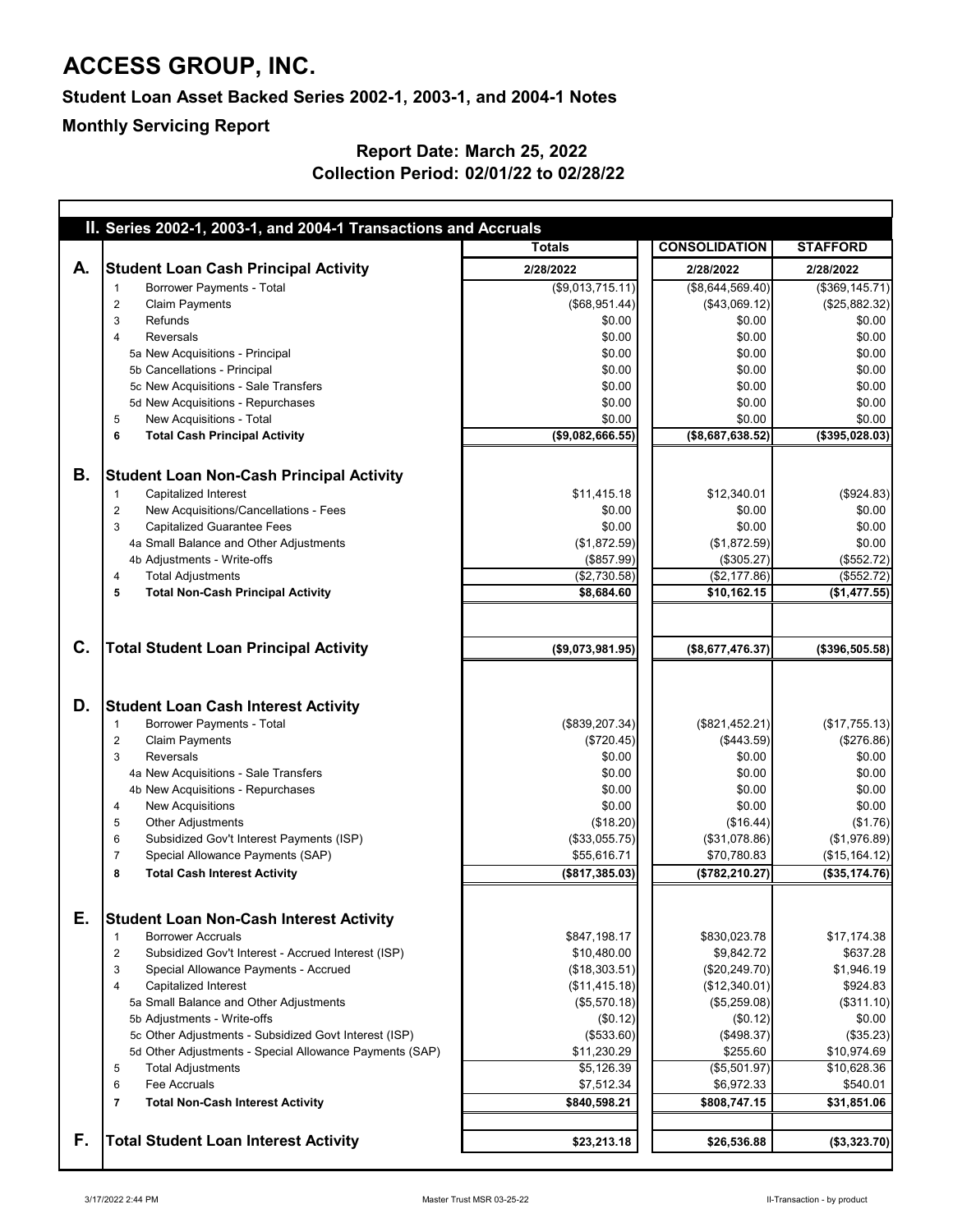**Report Date: March 25, 2022**

|    | III. Series 2002-1, 2003-1, and 2004-1 Collection Fund Activity                           |                          |                                   |                                       |
|----|-------------------------------------------------------------------------------------------|--------------------------|-----------------------------------|---------------------------------------|
|    |                                                                                           |                          |                                   |                                       |
| A. | <b>Collection Fund</b>                                                                    | <b>February 28, 2022</b> |                                   |                                       |
|    | <b>Beginning Balance</b>                                                                  | \$9,315,721.47           |                                   |                                       |
|    | 2 Transfers to Other Funds                                                                | (\$9,315,721.47)         |                                   |                                       |
|    | 3 Amount received in the collection account related to the collection period              | \$10,615,482.20          |                                   |                                       |
|    | 4 Payments Due                                                                            | \$0.00                   |                                   |                                       |
|    | 5 Federal Interest Subsidy Payments (net adjustments)                                     | \$33,055.75              |                                   |                                       |
|    | 6 Federal Special Allowance Payments                                                      | (\$55,616.71)            |                                   |                                       |
|    | 7 Guarantee Payments of Principal                                                         | \$68,951.44              |                                   |                                       |
|    | 8 Guarantee Payments of Interest                                                          | \$720.45                 |                                   |                                       |
|    | 9 Misc. Payments Received/Due                                                             | \$0.00                   |                                   |                                       |
|    | 10 Sale Proceeds/Repurchases                                                              | \$0.00                   |                                   |                                       |
|    | 11 Interest and Other Earnings                                                            | \$813.41                 |                                   |                                       |
|    | 12 Counterparty Swap Payments                                                             | \$0.00                   |                                   |                                       |
|    | 13 Transfers from Other Funds                                                             | \$0.00                   |                                   |                                       |
|    | 14 Ending Balance                                                                         | \$10,663,406.54          |                                   |                                       |
|    |                                                                                           |                          |                                   |                                       |
|    |                                                                                           |                          |                                   |                                       |
| В. | <b>Required Payments Under Waterfall</b>                                                  | <b>Payment</b>           | <b>Distribute from Collection</b> | <b>Transfer/Used from Other Funds</b> |
|    | 1a Administrative Allowance                                                               | \$155,077.42             | \$155,077.42                      | \$0.00                                |
|    | 1b Broker Dealer, Auction Agent and Other Fees                                            | \$359,760.21             | \$359,760.21                      | \$0.00                                |
|    | 2 Payment of Interest Distribution Amount on Senior Notes or Senior Obligations           | \$335,055.89             | \$335,055.89                      | \$0.00                                |
|    | 3 Payment of Principal Distribution Amount on Maturing Senior Notes or Senior Obligations | \$0.00                   | \$0.00                            | \$0.00                                |
|    | 4 Payment of Interest Distribution Amount on Subordinate Note                             | \$58,682.31              | \$58,682.31                       | \$0.00                                |
|    | 5 Payment of Principal Distribution Amount on Subordinate Note                            | \$0.00                   | \$0.00                            | \$0.00                                |
|    | 6 Allocation to Principal Account for scheduled Principal Payments                        | \$0.00                   | \$0.00                            | \$0.00                                |
|    | 7 Allocate to Principal Account, an Amount up to the Principal Distribution Amount        | \$9,071,251.37           | \$9,071,251.37                    | \$0.00                                |
|    | 8 Payment of Interest Distribution Amount on Subordinate Note (Trigger Event)             | \$0.00                   | \$0.00                            | \$0.00                                |
|    | 9 Allocate to Principal Account, after prior allocations                                  | \$683,579.34             | \$683,579.34                      | \$0.00                                |
|    | 10 a. Interest account payments on Senior and Subordinate Carry-Over                      | \$0.00                   | \$0.00                            | \$0.00                                |
|    | b. Interest account Termination payment of Senior or Subordinate notes                    | \$0.00                   | \$0.00                            | \$0.00                                |
|    | 11 Cash Release to Access Group, Inc.                                                     | \$0.00                   | \$0.00                            | \$0.00                                |
|    | 12 Total Payments                                                                         | \$10,663,406.54          | \$10,663,406.54                   | \$0.00                                |
|    |                                                                                           |                          |                                   |                                       |

### **Collection Period: 02/01/22 to 02/28/22**

# **ACCESS GROUP, INC.**

### **Student Loan Asset Backed Series 2002-1, 2003-1, and 2004-1 Notes**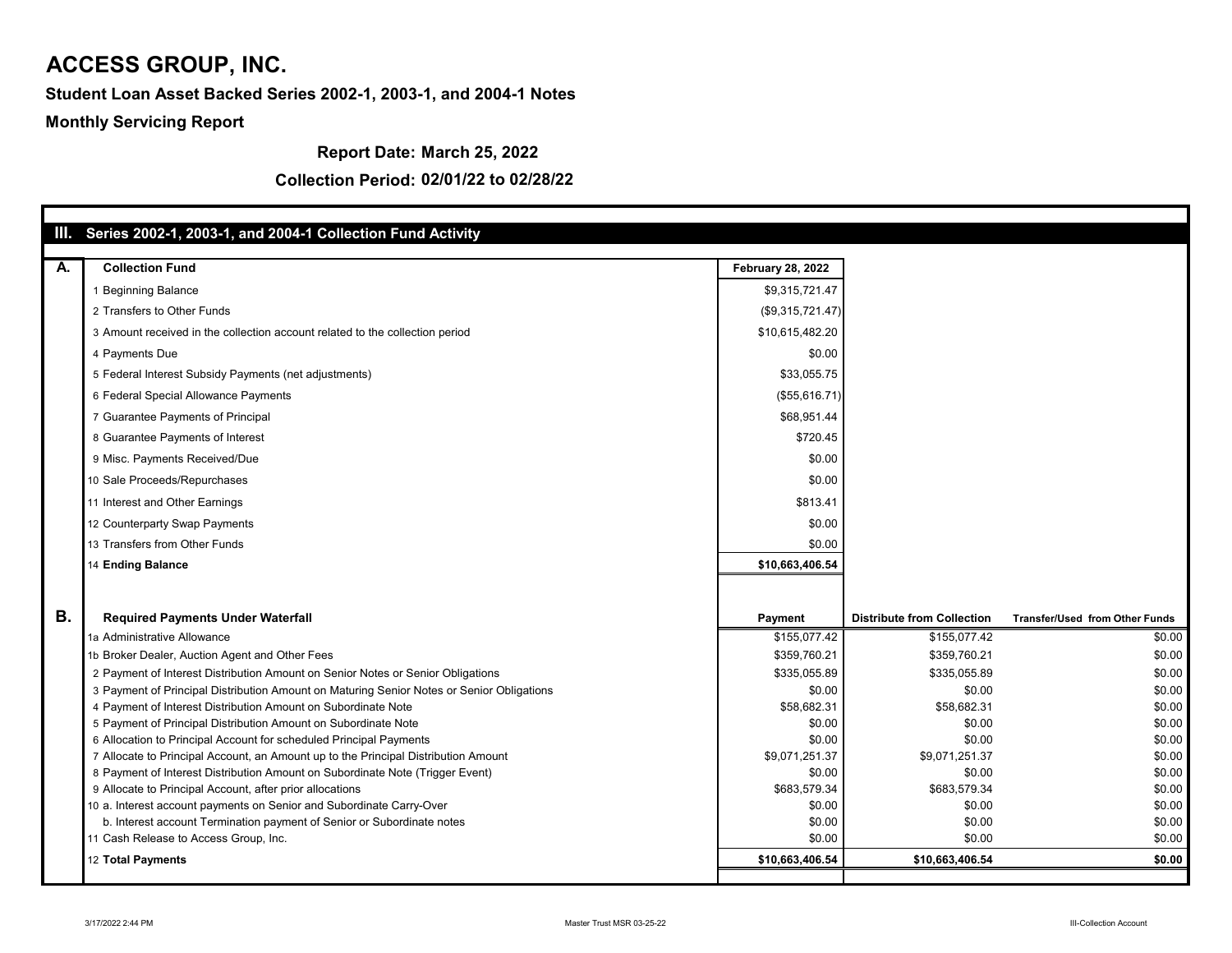| <b>CAP   Account</b><br>Remaining<br><b>Funds Balance</b><br><b>Used</b><br>A.<br><b>Total Available Funds (Collection Fund Account)</b><br>\$10,663,406.54<br>\$10,663,406.54<br>В.<br>\$10,148,568.91<br><b>Administration Funds</b><br>\$514,837.63<br>C.<br><b>Payment of Interest Distribution Amount on Senior Notes or Senior Obligations:</b><br>1 Student Loan Asset-Backed Notes, Senior Series 2002-1 A-1 [FRN] - 00432CAK7<br>\$10,148,568.91<br>\$0.00<br>\$0.00<br>2 Student Loan Asset-Backed Notes, Senior Series 2002-1 A-2 [FRN] - 00432CAL5<br>\$10,148,568.91<br>\$0.00<br>3 Student Loan Asset-Backed Notes, Senior Series 2002-1 A-3 [ARC] - 00432CAM3<br>\$47,515.32<br>\$10,101,053.59<br>\$0.00<br>4 Student Loan Asset-Backed Notes, Senior Series 2002-1 A-4 [ARC] - 00432CAN1<br>\$0.00<br>\$34,746.69<br>\$10,066,306.90<br>5 Student Loan Asset-Backed Notes, Senior Series 2003-1 A-1 [FRN] - 00432CAX9<br>\$0.00<br>\$10,066,306.90<br>6 Student Loan Asset-Backed Notes, Senior Series 2003-1 A-2 [FRN] - 00432CAY7<br>\$0.00<br>\$10,066,306.90<br>7 Student Loan Asset-Backed Notes, Senior Series 2003-1 A-3 [ARC] - 00432CAZ4<br>\$36,348.33<br>\$0.00<br>\$10,029,958.57<br>8 Student Loan Asset-Backed Notes, Senior Series 2003-1 A-4 [ARC] - 00432CBA8<br>\$40,245.42<br>\$9,989,713.15<br>\$0.00<br>9 Student Loan Asset-Backed Notes, Senior Series 2003-1 A-5 [ARC] - 00432CBB6<br>\$36,348.33<br>\$0.00<br>\$9,953,364.82<br>10 Student Loan Asset-Backed Notes, Senior Series 2003-1 A-6 [ARC] - 00432CBC4<br>\$36,303.84<br>\$9,917,060.98<br>\$0.00<br>11 Student Loan Asset-Backed Notes, Senior Series 2004-1 A-1 [FRN] - 00432CBM2<br>\$0.00<br>\$9,917,060.98<br>\$0.00<br>12 Student Loan Asset-Backed Notes, Senior Series 2004-1 A-2 [FRN] - 00432CBN0<br>\$11,987.54<br>\$9,905,073.44<br>13 Student Loan Asset-Backed Notes, Senior Series 2004-1 A-3 [ARC] - 00432CBP5<br>\$0.00<br>\$0.00<br>\$9,905,073.44<br>14 Student Loan Asset-Backed Notes, Senior Series 2004-1 A-4 [ARC] - 00432CBQ3<br>\$33,723.42<br>\$9,871,350.02<br>\$0.00<br>15 Student Loan Asset-Backed Notes, Senior Series 2004-1 A-5 [ARC] - 00432CBR1<br>\$57,837.00<br>\$9,813,513.02<br>\$0.00<br>16 Student Loan Asset-Backed Notes, Senior Series 2004-1 A-6 [ARC] - 00432CBS9<br>\$0.00<br>\$9,813,513.02<br>\$335,055.89<br><b>Total Interest Distribution on Senior Notes or Obligations:</b><br>D.<br>Payment of Principal Distribution Amount on Maturing Senior Notes or Senior Obligations:<br>1 Student Loan Asset-Backed Notes, Senior Series 2002-1 A-1 [FRN] - 00432CAK7<br>\$0.00<br>\$9,813,513.02<br>2 Student Loan Asset-Backed Notes, Senior Series 2002-1 A-2 [FRN] - 00432CAL5<br>\$0.00<br>\$9,813,513.02<br>3 Student Loan Asset-Backed Notes, Senior Series 2002-1 A-3 [ARC] - 00432CAM3<br>\$0.00<br>\$9,813,513.02<br>\$0.00<br>\$0.00<br>4 Student Loan Asset-Backed Notes, Senior Series 2002-1 A-4 [ARC] - 00432CAN1<br>\$0.00<br>\$9,813,513.02<br>5 Student Loan Asset-Backed Notes, Senior Series 2003-1 A-1 [FRN] - 00432CAX9<br>\$0.00<br>\$0.00<br>\$9,813,513.02<br>6 Student Loan Asset-Backed Notes, Senior Series 2003-1 A-2 [FRN] - 00432CAY7<br>\$0.00<br>\$9,813,513.02<br>\$0.00<br>7 Student Loan Asset-Backed Notes, Senior Series 2003-1 A-3 [ARC] - 00432CAZ4<br>\$9,813,513.02<br>8 Student Loan Asset-Backed Notes, Senior Series 2003-1 A-4 [ARC] - 00432CBA8<br>\$0.00<br>\$0.00<br>\$9,813,513.02<br>\$0.00<br>\$0.00<br>9 Student Loan Asset-Backed Notes, Senior Series 2003-1 A-5 [ARC] - 00432CBB6<br>\$9,813,513.02<br>\$0.00<br>10 Student Loan Asset-Backed Notes, Senior Series 2003-1 A-6 [ARC] - 00432CBC4<br>\$0.00<br>\$9,813,513.02<br>11 Student Loan Asset-Backed Notes, Senior Series 2004-1 A-1 [FRN] - 00432CBM2<br>\$0.00<br>\$0.00<br>\$9,813,513.02<br>12 Student Loan Asset-Backed Notes, Senior Series 2004-1 A-2 [FRN] - 00432CBN0<br>\$0.00<br>\$9,813,513.02<br>\$0.00<br>13 Student Loan Asset-Backed Notes, Senior Series 2004-1 A-3 [ARC] - 00432CBP5<br>\$9,813,513.02<br>\$0.00<br>14 Student Loan Asset-Backed Notes, Senior Series 2004-1 A-4 [ARC] - 00432CBQ3<br>\$0.00<br>\$9,813,513.02<br>15 Student Loan Asset-Backed Notes, Senior Series 2004-1 A-5 [ARC] - 00432CBR1<br>\$0.00<br>\$9,813,513.02<br>\$0.00<br>16 Student Loan Asset-Backed Notes, Senior Series 2004-1 A-6 [ARC] - 00432CBS9<br>\$0.00<br>\$0.00<br>\$9,813,513.02<br>\$0.00<br><b>Total Principal Distribution on Senior Notes or Obligations:</b><br>Ε.<br>Payment of Interest Distribution Amount on Subordinate Notes or Obligations:<br>1 Student Loan Asset-Backed Notes, Subordinate Series 2002-1 B [ARC] - 00432CAP6<br>\$21,132.75<br>\$9,792,380.27<br>2 Student Loan Asset-Backed Notes, Subordinate Series 2003-1 B [ARC] - 00432CBE0<br>\$17,529.06<br>\$9,774,851.21<br>3 Student Loan Asset-Backed Notes, Subordinate Series 2004-1 B [ARC] - 00432CBT7<br>\$20,020.50<br>\$9,754,830.71<br>\$58,682.31<br><b>Total Interest Distribution on Subordinate Notes or Obligations:</b><br>F.<br>\$0.00<br>\$9,754,830.71<br><b>Payment of Principal Distribution Amount of Subordinate Notes</b><br>G.<br><b>Allocation to Principal Account for scheduled Principal Payments</b><br>\$0.00<br>\$9,754,830.71<br>Η.<br>\$9,071,251.37<br>\$683,579.34<br>Allocate to Principal Account, an Amount up to the Principal Distribution Amount<br><b>Payment of Interest Distribution Amount on Subordinate Note (Trigger Event)</b><br>\$0.00<br>\$683,579.34<br>ъ.<br>\$0.00<br>\$683,579.34<br>J.<br><b>Allocate to Principal Account, after prior allocations</b><br>K.<br>Interest Account Payments on Senior and Subordinate Carry-Over<br>\$0.00<br>\$0.00<br>\$0.00<br>\$0.00<br>Interest Account Termination Payment Of Senior or Subordinate Notes<br>\$0.00<br>L.<br>М.<br>\$0.00<br>\$0.00<br><b>Access Group, Inc.</b> | IV. Series 2002-1, 2003-1 and 2004-1 Waterfall for Distributions |  |        |
|-------------------------------------------------------------------------------------------------------------------------------------------------------------------------------------------------------------------------------------------------------------------------------------------------------------------------------------------------------------------------------------------------------------------------------------------------------------------------------------------------------------------------------------------------------------------------------------------------------------------------------------------------------------------------------------------------------------------------------------------------------------------------------------------------------------------------------------------------------------------------------------------------------------------------------------------------------------------------------------------------------------------------------------------------------------------------------------------------------------------------------------------------------------------------------------------------------------------------------------------------------------------------------------------------------------------------------------------------------------------------------------------------------------------------------------------------------------------------------------------------------------------------------------------------------------------------------------------------------------------------------------------------------------------------------------------------------------------------------------------------------------------------------------------------------------------------------------------------------------------------------------------------------------------------------------------------------------------------------------------------------------------------------------------------------------------------------------------------------------------------------------------------------------------------------------------------------------------------------------------------------------------------------------------------------------------------------------------------------------------------------------------------------------------------------------------------------------------------------------------------------------------------------------------------------------------------------------------------------------------------------------------------------------------------------------------------------------------------------------------------------------------------------------------------------------------------------------------------------------------------------------------------------------------------------------------------------------------------------------------------------------------------------------------------------------------------------------------------------------------------------------------------------------------------------------------------------------------------------------------------------------------------------------------------------------------------------------------------------------------------------------------------------------------------------------------------------------------------------------------------------------------------------------------------------------------------------------------------------------------------------------------------------------------------------------------------------------------------------------------------------------------------------------------------------------------------------------------------------------------------------------------------------------------------------------------------------------------------------------------------------------------------------------------------------------------------------------------------------------------------------------------------------------------------------------------------------------------------------------------------------------------------------------------------------------------------------------------------------------------------------------------------------------------------------------------------------------------------------------------------------------------------------------------------------------------------------------------------------------------------------------------------------------------------------------------------------------------------------------------------------------------------------------------------------------------------------------------------------------------------------------------------------------------------------------------------------------------------------------------------------------------------------------------------------------------------------------------------------------------------------------------------------------------------------------------------------------------------------------------------------------------------------------------------------------------------------------------------------------------------------------------------------------------------------------------------------------------------------------------------------------------------------------------------------------------------------------------------------------------------------------------------------------------------------------------------------------------------------------------------------------------------------------------------------------------------------------------------------------------------------------------------------------------------------------------|------------------------------------------------------------------|--|--------|
|                                                                                                                                                                                                                                                                                                                                                                                                                                                                                                                                                                                                                                                                                                                                                                                                                                                                                                                                                                                                                                                                                                                                                                                                                                                                                                                                                                                                                                                                                                                                                                                                                                                                                                                                                                                                                                                                                                                                                                                                                                                                                                                                                                                                                                                                                                                                                                                                                                                                                                                                                                                                                                                                                                                                                                                                                                                                                                                                                                                                                                                                                                                                                                                                                                                                                                                                                                                                                                                                                                                                                                                                                                                                                                                                                                                                                                                                                                                                                                                                                                                                                                                                                                                                                                                                                                                                                                                                                                                                                                                                                                                                                                                                                                                                                                                                                                                                                                                                                                                                                                                                                                                                                                                                                                                                                                                                                                                                                                                                                                                                                                                                                                                                                                                                                                                                                                                                                                                                           |                                                                  |  |        |
|                                                                                                                                                                                                                                                                                                                                                                                                                                                                                                                                                                                                                                                                                                                                                                                                                                                                                                                                                                                                                                                                                                                                                                                                                                                                                                                                                                                                                                                                                                                                                                                                                                                                                                                                                                                                                                                                                                                                                                                                                                                                                                                                                                                                                                                                                                                                                                                                                                                                                                                                                                                                                                                                                                                                                                                                                                                                                                                                                                                                                                                                                                                                                                                                                                                                                                                                                                                                                                                                                                                                                                                                                                                                                                                                                                                                                                                                                                                                                                                                                                                                                                                                                                                                                                                                                                                                                                                                                                                                                                                                                                                                                                                                                                                                                                                                                                                                                                                                                                                                                                                                                                                                                                                                                                                                                                                                                                                                                                                                                                                                                                                                                                                                                                                                                                                                                                                                                                                                           |                                                                  |  |        |
|                                                                                                                                                                                                                                                                                                                                                                                                                                                                                                                                                                                                                                                                                                                                                                                                                                                                                                                                                                                                                                                                                                                                                                                                                                                                                                                                                                                                                                                                                                                                                                                                                                                                                                                                                                                                                                                                                                                                                                                                                                                                                                                                                                                                                                                                                                                                                                                                                                                                                                                                                                                                                                                                                                                                                                                                                                                                                                                                                                                                                                                                                                                                                                                                                                                                                                                                                                                                                                                                                                                                                                                                                                                                                                                                                                                                                                                                                                                                                                                                                                                                                                                                                                                                                                                                                                                                                                                                                                                                                                                                                                                                                                                                                                                                                                                                                                                                                                                                                                                                                                                                                                                                                                                                                                                                                                                                                                                                                                                                                                                                                                                                                                                                                                                                                                                                                                                                                                                                           |                                                                  |  | \$0.00 |
|                                                                                                                                                                                                                                                                                                                                                                                                                                                                                                                                                                                                                                                                                                                                                                                                                                                                                                                                                                                                                                                                                                                                                                                                                                                                                                                                                                                                                                                                                                                                                                                                                                                                                                                                                                                                                                                                                                                                                                                                                                                                                                                                                                                                                                                                                                                                                                                                                                                                                                                                                                                                                                                                                                                                                                                                                                                                                                                                                                                                                                                                                                                                                                                                                                                                                                                                                                                                                                                                                                                                                                                                                                                                                                                                                                                                                                                                                                                                                                                                                                                                                                                                                                                                                                                                                                                                                                                                                                                                                                                                                                                                                                                                                                                                                                                                                                                                                                                                                                                                                                                                                                                                                                                                                                                                                                                                                                                                                                                                                                                                                                                                                                                                                                                                                                                                                                                                                                                                           |                                                                  |  | \$0.00 |
|                                                                                                                                                                                                                                                                                                                                                                                                                                                                                                                                                                                                                                                                                                                                                                                                                                                                                                                                                                                                                                                                                                                                                                                                                                                                                                                                                                                                                                                                                                                                                                                                                                                                                                                                                                                                                                                                                                                                                                                                                                                                                                                                                                                                                                                                                                                                                                                                                                                                                                                                                                                                                                                                                                                                                                                                                                                                                                                                                                                                                                                                                                                                                                                                                                                                                                                                                                                                                                                                                                                                                                                                                                                                                                                                                                                                                                                                                                                                                                                                                                                                                                                                                                                                                                                                                                                                                                                                                                                                                                                                                                                                                                                                                                                                                                                                                                                                                                                                                                                                                                                                                                                                                                                                                                                                                                                                                                                                                                                                                                                                                                                                                                                                                                                                                                                                                                                                                                                                           |                                                                  |  |        |
|                                                                                                                                                                                                                                                                                                                                                                                                                                                                                                                                                                                                                                                                                                                                                                                                                                                                                                                                                                                                                                                                                                                                                                                                                                                                                                                                                                                                                                                                                                                                                                                                                                                                                                                                                                                                                                                                                                                                                                                                                                                                                                                                                                                                                                                                                                                                                                                                                                                                                                                                                                                                                                                                                                                                                                                                                                                                                                                                                                                                                                                                                                                                                                                                                                                                                                                                                                                                                                                                                                                                                                                                                                                                                                                                                                                                                                                                                                                                                                                                                                                                                                                                                                                                                                                                                                                                                                                                                                                                                                                                                                                                                                                                                                                                                                                                                                                                                                                                                                                                                                                                                                                                                                                                                                                                                                                                                                                                                                                                                                                                                                                                                                                                                                                                                                                                                                                                                                                                           |                                                                  |  | \$0.00 |
|                                                                                                                                                                                                                                                                                                                                                                                                                                                                                                                                                                                                                                                                                                                                                                                                                                                                                                                                                                                                                                                                                                                                                                                                                                                                                                                                                                                                                                                                                                                                                                                                                                                                                                                                                                                                                                                                                                                                                                                                                                                                                                                                                                                                                                                                                                                                                                                                                                                                                                                                                                                                                                                                                                                                                                                                                                                                                                                                                                                                                                                                                                                                                                                                                                                                                                                                                                                                                                                                                                                                                                                                                                                                                                                                                                                                                                                                                                                                                                                                                                                                                                                                                                                                                                                                                                                                                                                                                                                                                                                                                                                                                                                                                                                                                                                                                                                                                                                                                                                                                                                                                                                                                                                                                                                                                                                                                                                                                                                                                                                                                                                                                                                                                                                                                                                                                                                                                                                                           |                                                                  |  |        |
|                                                                                                                                                                                                                                                                                                                                                                                                                                                                                                                                                                                                                                                                                                                                                                                                                                                                                                                                                                                                                                                                                                                                                                                                                                                                                                                                                                                                                                                                                                                                                                                                                                                                                                                                                                                                                                                                                                                                                                                                                                                                                                                                                                                                                                                                                                                                                                                                                                                                                                                                                                                                                                                                                                                                                                                                                                                                                                                                                                                                                                                                                                                                                                                                                                                                                                                                                                                                                                                                                                                                                                                                                                                                                                                                                                                                                                                                                                                                                                                                                                                                                                                                                                                                                                                                                                                                                                                                                                                                                                                                                                                                                                                                                                                                                                                                                                                                                                                                                                                                                                                                                                                                                                                                                                                                                                                                                                                                                                                                                                                                                                                                                                                                                                                                                                                                                                                                                                                                           |                                                                  |  |        |
|                                                                                                                                                                                                                                                                                                                                                                                                                                                                                                                                                                                                                                                                                                                                                                                                                                                                                                                                                                                                                                                                                                                                                                                                                                                                                                                                                                                                                                                                                                                                                                                                                                                                                                                                                                                                                                                                                                                                                                                                                                                                                                                                                                                                                                                                                                                                                                                                                                                                                                                                                                                                                                                                                                                                                                                                                                                                                                                                                                                                                                                                                                                                                                                                                                                                                                                                                                                                                                                                                                                                                                                                                                                                                                                                                                                                                                                                                                                                                                                                                                                                                                                                                                                                                                                                                                                                                                                                                                                                                                                                                                                                                                                                                                                                                                                                                                                                                                                                                                                                                                                                                                                                                                                                                                                                                                                                                                                                                                                                                                                                                                                                                                                                                                                                                                                                                                                                                                                                           |                                                                  |  | \$0.00 |
|                                                                                                                                                                                                                                                                                                                                                                                                                                                                                                                                                                                                                                                                                                                                                                                                                                                                                                                                                                                                                                                                                                                                                                                                                                                                                                                                                                                                                                                                                                                                                                                                                                                                                                                                                                                                                                                                                                                                                                                                                                                                                                                                                                                                                                                                                                                                                                                                                                                                                                                                                                                                                                                                                                                                                                                                                                                                                                                                                                                                                                                                                                                                                                                                                                                                                                                                                                                                                                                                                                                                                                                                                                                                                                                                                                                                                                                                                                                                                                                                                                                                                                                                                                                                                                                                                                                                                                                                                                                                                                                                                                                                                                                                                                                                                                                                                                                                                                                                                                                                                                                                                                                                                                                                                                                                                                                                                                                                                                                                                                                                                                                                                                                                                                                                                                                                                                                                                                                                           |                                                                  |  | \$0.00 |
|                                                                                                                                                                                                                                                                                                                                                                                                                                                                                                                                                                                                                                                                                                                                                                                                                                                                                                                                                                                                                                                                                                                                                                                                                                                                                                                                                                                                                                                                                                                                                                                                                                                                                                                                                                                                                                                                                                                                                                                                                                                                                                                                                                                                                                                                                                                                                                                                                                                                                                                                                                                                                                                                                                                                                                                                                                                                                                                                                                                                                                                                                                                                                                                                                                                                                                                                                                                                                                                                                                                                                                                                                                                                                                                                                                                                                                                                                                                                                                                                                                                                                                                                                                                                                                                                                                                                                                                                                                                                                                                                                                                                                                                                                                                                                                                                                                                                                                                                                                                                                                                                                                                                                                                                                                                                                                                                                                                                                                                                                                                                                                                                                                                                                                                                                                                                                                                                                                                                           |                                                                  |  |        |
|                                                                                                                                                                                                                                                                                                                                                                                                                                                                                                                                                                                                                                                                                                                                                                                                                                                                                                                                                                                                                                                                                                                                                                                                                                                                                                                                                                                                                                                                                                                                                                                                                                                                                                                                                                                                                                                                                                                                                                                                                                                                                                                                                                                                                                                                                                                                                                                                                                                                                                                                                                                                                                                                                                                                                                                                                                                                                                                                                                                                                                                                                                                                                                                                                                                                                                                                                                                                                                                                                                                                                                                                                                                                                                                                                                                                                                                                                                                                                                                                                                                                                                                                                                                                                                                                                                                                                                                                                                                                                                                                                                                                                                                                                                                                                                                                                                                                                                                                                                                                                                                                                                                                                                                                                                                                                                                                                                                                                                                                                                                                                                                                                                                                                                                                                                                                                                                                                                                                           |                                                                  |  |        |
|                                                                                                                                                                                                                                                                                                                                                                                                                                                                                                                                                                                                                                                                                                                                                                                                                                                                                                                                                                                                                                                                                                                                                                                                                                                                                                                                                                                                                                                                                                                                                                                                                                                                                                                                                                                                                                                                                                                                                                                                                                                                                                                                                                                                                                                                                                                                                                                                                                                                                                                                                                                                                                                                                                                                                                                                                                                                                                                                                                                                                                                                                                                                                                                                                                                                                                                                                                                                                                                                                                                                                                                                                                                                                                                                                                                                                                                                                                                                                                                                                                                                                                                                                                                                                                                                                                                                                                                                                                                                                                                                                                                                                                                                                                                                                                                                                                                                                                                                                                                                                                                                                                                                                                                                                                                                                                                                                                                                                                                                                                                                                                                                                                                                                                                                                                                                                                                                                                                                           |                                                                  |  |        |
|                                                                                                                                                                                                                                                                                                                                                                                                                                                                                                                                                                                                                                                                                                                                                                                                                                                                                                                                                                                                                                                                                                                                                                                                                                                                                                                                                                                                                                                                                                                                                                                                                                                                                                                                                                                                                                                                                                                                                                                                                                                                                                                                                                                                                                                                                                                                                                                                                                                                                                                                                                                                                                                                                                                                                                                                                                                                                                                                                                                                                                                                                                                                                                                                                                                                                                                                                                                                                                                                                                                                                                                                                                                                                                                                                                                                                                                                                                                                                                                                                                                                                                                                                                                                                                                                                                                                                                                                                                                                                                                                                                                                                                                                                                                                                                                                                                                                                                                                                                                                                                                                                                                                                                                                                                                                                                                                                                                                                                                                                                                                                                                                                                                                                                                                                                                                                                                                                                                                           |                                                                  |  |        |
|                                                                                                                                                                                                                                                                                                                                                                                                                                                                                                                                                                                                                                                                                                                                                                                                                                                                                                                                                                                                                                                                                                                                                                                                                                                                                                                                                                                                                                                                                                                                                                                                                                                                                                                                                                                                                                                                                                                                                                                                                                                                                                                                                                                                                                                                                                                                                                                                                                                                                                                                                                                                                                                                                                                                                                                                                                                                                                                                                                                                                                                                                                                                                                                                                                                                                                                                                                                                                                                                                                                                                                                                                                                                                                                                                                                                                                                                                                                                                                                                                                                                                                                                                                                                                                                                                                                                                                                                                                                                                                                                                                                                                                                                                                                                                                                                                                                                                                                                                                                                                                                                                                                                                                                                                                                                                                                                                                                                                                                                                                                                                                                                                                                                                                                                                                                                                                                                                                                                           |                                                                  |  | \$0.00 |
|                                                                                                                                                                                                                                                                                                                                                                                                                                                                                                                                                                                                                                                                                                                                                                                                                                                                                                                                                                                                                                                                                                                                                                                                                                                                                                                                                                                                                                                                                                                                                                                                                                                                                                                                                                                                                                                                                                                                                                                                                                                                                                                                                                                                                                                                                                                                                                                                                                                                                                                                                                                                                                                                                                                                                                                                                                                                                                                                                                                                                                                                                                                                                                                                                                                                                                                                                                                                                                                                                                                                                                                                                                                                                                                                                                                                                                                                                                                                                                                                                                                                                                                                                                                                                                                                                                                                                                                                                                                                                                                                                                                                                                                                                                                                                                                                                                                                                                                                                                                                                                                                                                                                                                                                                                                                                                                                                                                                                                                                                                                                                                                                                                                                                                                                                                                                                                                                                                                                           |                                                                  |  |        |
|                                                                                                                                                                                                                                                                                                                                                                                                                                                                                                                                                                                                                                                                                                                                                                                                                                                                                                                                                                                                                                                                                                                                                                                                                                                                                                                                                                                                                                                                                                                                                                                                                                                                                                                                                                                                                                                                                                                                                                                                                                                                                                                                                                                                                                                                                                                                                                                                                                                                                                                                                                                                                                                                                                                                                                                                                                                                                                                                                                                                                                                                                                                                                                                                                                                                                                                                                                                                                                                                                                                                                                                                                                                                                                                                                                                                                                                                                                                                                                                                                                                                                                                                                                                                                                                                                                                                                                                                                                                                                                                                                                                                                                                                                                                                                                                                                                                                                                                                                                                                                                                                                                                                                                                                                                                                                                                                                                                                                                                                                                                                                                                                                                                                                                                                                                                                                                                                                                                                           |                                                                  |  |        |
|                                                                                                                                                                                                                                                                                                                                                                                                                                                                                                                                                                                                                                                                                                                                                                                                                                                                                                                                                                                                                                                                                                                                                                                                                                                                                                                                                                                                                                                                                                                                                                                                                                                                                                                                                                                                                                                                                                                                                                                                                                                                                                                                                                                                                                                                                                                                                                                                                                                                                                                                                                                                                                                                                                                                                                                                                                                                                                                                                                                                                                                                                                                                                                                                                                                                                                                                                                                                                                                                                                                                                                                                                                                                                                                                                                                                                                                                                                                                                                                                                                                                                                                                                                                                                                                                                                                                                                                                                                                                                                                                                                                                                                                                                                                                                                                                                                                                                                                                                                                                                                                                                                                                                                                                                                                                                                                                                                                                                                                                                                                                                                                                                                                                                                                                                                                                                                                                                                                                           |                                                                  |  | \$0.00 |
|                                                                                                                                                                                                                                                                                                                                                                                                                                                                                                                                                                                                                                                                                                                                                                                                                                                                                                                                                                                                                                                                                                                                                                                                                                                                                                                                                                                                                                                                                                                                                                                                                                                                                                                                                                                                                                                                                                                                                                                                                                                                                                                                                                                                                                                                                                                                                                                                                                                                                                                                                                                                                                                                                                                                                                                                                                                                                                                                                                                                                                                                                                                                                                                                                                                                                                                                                                                                                                                                                                                                                                                                                                                                                                                                                                                                                                                                                                                                                                                                                                                                                                                                                                                                                                                                                                                                                                                                                                                                                                                                                                                                                                                                                                                                                                                                                                                                                                                                                                                                                                                                                                                                                                                                                                                                                                                                                                                                                                                                                                                                                                                                                                                                                                                                                                                                                                                                                                                                           |                                                                  |  |        |
|                                                                                                                                                                                                                                                                                                                                                                                                                                                                                                                                                                                                                                                                                                                                                                                                                                                                                                                                                                                                                                                                                                                                                                                                                                                                                                                                                                                                                                                                                                                                                                                                                                                                                                                                                                                                                                                                                                                                                                                                                                                                                                                                                                                                                                                                                                                                                                                                                                                                                                                                                                                                                                                                                                                                                                                                                                                                                                                                                                                                                                                                                                                                                                                                                                                                                                                                                                                                                                                                                                                                                                                                                                                                                                                                                                                                                                                                                                                                                                                                                                                                                                                                                                                                                                                                                                                                                                                                                                                                                                                                                                                                                                                                                                                                                                                                                                                                                                                                                                                                                                                                                                                                                                                                                                                                                                                                                                                                                                                                                                                                                                                                                                                                                                                                                                                                                                                                                                                                           |                                                                  |  |        |
|                                                                                                                                                                                                                                                                                                                                                                                                                                                                                                                                                                                                                                                                                                                                                                                                                                                                                                                                                                                                                                                                                                                                                                                                                                                                                                                                                                                                                                                                                                                                                                                                                                                                                                                                                                                                                                                                                                                                                                                                                                                                                                                                                                                                                                                                                                                                                                                                                                                                                                                                                                                                                                                                                                                                                                                                                                                                                                                                                                                                                                                                                                                                                                                                                                                                                                                                                                                                                                                                                                                                                                                                                                                                                                                                                                                                                                                                                                                                                                                                                                                                                                                                                                                                                                                                                                                                                                                                                                                                                                                                                                                                                                                                                                                                                                                                                                                                                                                                                                                                                                                                                                                                                                                                                                                                                                                                                                                                                                                                                                                                                                                                                                                                                                                                                                                                                                                                                                                                           |                                                                  |  | \$0.00 |
|                                                                                                                                                                                                                                                                                                                                                                                                                                                                                                                                                                                                                                                                                                                                                                                                                                                                                                                                                                                                                                                                                                                                                                                                                                                                                                                                                                                                                                                                                                                                                                                                                                                                                                                                                                                                                                                                                                                                                                                                                                                                                                                                                                                                                                                                                                                                                                                                                                                                                                                                                                                                                                                                                                                                                                                                                                                                                                                                                                                                                                                                                                                                                                                                                                                                                                                                                                                                                                                                                                                                                                                                                                                                                                                                                                                                                                                                                                                                                                                                                                                                                                                                                                                                                                                                                                                                                                                                                                                                                                                                                                                                                                                                                                                                                                                                                                                                                                                                                                                                                                                                                                                                                                                                                                                                                                                                                                                                                                                                                                                                                                                                                                                                                                                                                                                                                                                                                                                                           |                                                                  |  | \$0.00 |
|                                                                                                                                                                                                                                                                                                                                                                                                                                                                                                                                                                                                                                                                                                                                                                                                                                                                                                                                                                                                                                                                                                                                                                                                                                                                                                                                                                                                                                                                                                                                                                                                                                                                                                                                                                                                                                                                                                                                                                                                                                                                                                                                                                                                                                                                                                                                                                                                                                                                                                                                                                                                                                                                                                                                                                                                                                                                                                                                                                                                                                                                                                                                                                                                                                                                                                                                                                                                                                                                                                                                                                                                                                                                                                                                                                                                                                                                                                                                                                                                                                                                                                                                                                                                                                                                                                                                                                                                                                                                                                                                                                                                                                                                                                                                                                                                                                                                                                                                                                                                                                                                                                                                                                                                                                                                                                                                                                                                                                                                                                                                                                                                                                                                                                                                                                                                                                                                                                                                           |                                                                  |  |        |
|                                                                                                                                                                                                                                                                                                                                                                                                                                                                                                                                                                                                                                                                                                                                                                                                                                                                                                                                                                                                                                                                                                                                                                                                                                                                                                                                                                                                                                                                                                                                                                                                                                                                                                                                                                                                                                                                                                                                                                                                                                                                                                                                                                                                                                                                                                                                                                                                                                                                                                                                                                                                                                                                                                                                                                                                                                                                                                                                                                                                                                                                                                                                                                                                                                                                                                                                                                                                                                                                                                                                                                                                                                                                                                                                                                                                                                                                                                                                                                                                                                                                                                                                                                                                                                                                                                                                                                                                                                                                                                                                                                                                                                                                                                                                                                                                                                                                                                                                                                                                                                                                                                                                                                                                                                                                                                                                                                                                                                                                                                                                                                                                                                                                                                                                                                                                                                                                                                                                           |                                                                  |  |        |
|                                                                                                                                                                                                                                                                                                                                                                                                                                                                                                                                                                                                                                                                                                                                                                                                                                                                                                                                                                                                                                                                                                                                                                                                                                                                                                                                                                                                                                                                                                                                                                                                                                                                                                                                                                                                                                                                                                                                                                                                                                                                                                                                                                                                                                                                                                                                                                                                                                                                                                                                                                                                                                                                                                                                                                                                                                                                                                                                                                                                                                                                                                                                                                                                                                                                                                                                                                                                                                                                                                                                                                                                                                                                                                                                                                                                                                                                                                                                                                                                                                                                                                                                                                                                                                                                                                                                                                                                                                                                                                                                                                                                                                                                                                                                                                                                                                                                                                                                                                                                                                                                                                                                                                                                                                                                                                                                                                                                                                                                                                                                                                                                                                                                                                                                                                                                                                                                                                                                           |                                                                  |  | \$0.00 |
|                                                                                                                                                                                                                                                                                                                                                                                                                                                                                                                                                                                                                                                                                                                                                                                                                                                                                                                                                                                                                                                                                                                                                                                                                                                                                                                                                                                                                                                                                                                                                                                                                                                                                                                                                                                                                                                                                                                                                                                                                                                                                                                                                                                                                                                                                                                                                                                                                                                                                                                                                                                                                                                                                                                                                                                                                                                                                                                                                                                                                                                                                                                                                                                                                                                                                                                                                                                                                                                                                                                                                                                                                                                                                                                                                                                                                                                                                                                                                                                                                                                                                                                                                                                                                                                                                                                                                                                                                                                                                                                                                                                                                                                                                                                                                                                                                                                                                                                                                                                                                                                                                                                                                                                                                                                                                                                                                                                                                                                                                                                                                                                                                                                                                                                                                                                                                                                                                                                                           |                                                                  |  | \$0.00 |
|                                                                                                                                                                                                                                                                                                                                                                                                                                                                                                                                                                                                                                                                                                                                                                                                                                                                                                                                                                                                                                                                                                                                                                                                                                                                                                                                                                                                                                                                                                                                                                                                                                                                                                                                                                                                                                                                                                                                                                                                                                                                                                                                                                                                                                                                                                                                                                                                                                                                                                                                                                                                                                                                                                                                                                                                                                                                                                                                                                                                                                                                                                                                                                                                                                                                                                                                                                                                                                                                                                                                                                                                                                                                                                                                                                                                                                                                                                                                                                                                                                                                                                                                                                                                                                                                                                                                                                                                                                                                                                                                                                                                                                                                                                                                                                                                                                                                                                                                                                                                                                                                                                                                                                                                                                                                                                                                                                                                                                                                                                                                                                                                                                                                                                                                                                                                                                                                                                                                           |                                                                  |  |        |
|                                                                                                                                                                                                                                                                                                                                                                                                                                                                                                                                                                                                                                                                                                                                                                                                                                                                                                                                                                                                                                                                                                                                                                                                                                                                                                                                                                                                                                                                                                                                                                                                                                                                                                                                                                                                                                                                                                                                                                                                                                                                                                                                                                                                                                                                                                                                                                                                                                                                                                                                                                                                                                                                                                                                                                                                                                                                                                                                                                                                                                                                                                                                                                                                                                                                                                                                                                                                                                                                                                                                                                                                                                                                                                                                                                                                                                                                                                                                                                                                                                                                                                                                                                                                                                                                                                                                                                                                                                                                                                                                                                                                                                                                                                                                                                                                                                                                                                                                                                                                                                                                                                                                                                                                                                                                                                                                                                                                                                                                                                                                                                                                                                                                                                                                                                                                                                                                                                                                           |                                                                  |  |        |
|                                                                                                                                                                                                                                                                                                                                                                                                                                                                                                                                                                                                                                                                                                                                                                                                                                                                                                                                                                                                                                                                                                                                                                                                                                                                                                                                                                                                                                                                                                                                                                                                                                                                                                                                                                                                                                                                                                                                                                                                                                                                                                                                                                                                                                                                                                                                                                                                                                                                                                                                                                                                                                                                                                                                                                                                                                                                                                                                                                                                                                                                                                                                                                                                                                                                                                                                                                                                                                                                                                                                                                                                                                                                                                                                                                                                                                                                                                                                                                                                                                                                                                                                                                                                                                                                                                                                                                                                                                                                                                                                                                                                                                                                                                                                                                                                                                                                                                                                                                                                                                                                                                                                                                                                                                                                                                                                                                                                                                                                                                                                                                                                                                                                                                                                                                                                                                                                                                                                           |                                                                  |  |        |
|                                                                                                                                                                                                                                                                                                                                                                                                                                                                                                                                                                                                                                                                                                                                                                                                                                                                                                                                                                                                                                                                                                                                                                                                                                                                                                                                                                                                                                                                                                                                                                                                                                                                                                                                                                                                                                                                                                                                                                                                                                                                                                                                                                                                                                                                                                                                                                                                                                                                                                                                                                                                                                                                                                                                                                                                                                                                                                                                                                                                                                                                                                                                                                                                                                                                                                                                                                                                                                                                                                                                                                                                                                                                                                                                                                                                                                                                                                                                                                                                                                                                                                                                                                                                                                                                                                                                                                                                                                                                                                                                                                                                                                                                                                                                                                                                                                                                                                                                                                                                                                                                                                                                                                                                                                                                                                                                                                                                                                                                                                                                                                                                                                                                                                                                                                                                                                                                                                                                           |                                                                  |  | \$0.00 |
|                                                                                                                                                                                                                                                                                                                                                                                                                                                                                                                                                                                                                                                                                                                                                                                                                                                                                                                                                                                                                                                                                                                                                                                                                                                                                                                                                                                                                                                                                                                                                                                                                                                                                                                                                                                                                                                                                                                                                                                                                                                                                                                                                                                                                                                                                                                                                                                                                                                                                                                                                                                                                                                                                                                                                                                                                                                                                                                                                                                                                                                                                                                                                                                                                                                                                                                                                                                                                                                                                                                                                                                                                                                                                                                                                                                                                                                                                                                                                                                                                                                                                                                                                                                                                                                                                                                                                                                                                                                                                                                                                                                                                                                                                                                                                                                                                                                                                                                                                                                                                                                                                                                                                                                                                                                                                                                                                                                                                                                                                                                                                                                                                                                                                                                                                                                                                                                                                                                                           |                                                                  |  | \$0.00 |
|                                                                                                                                                                                                                                                                                                                                                                                                                                                                                                                                                                                                                                                                                                                                                                                                                                                                                                                                                                                                                                                                                                                                                                                                                                                                                                                                                                                                                                                                                                                                                                                                                                                                                                                                                                                                                                                                                                                                                                                                                                                                                                                                                                                                                                                                                                                                                                                                                                                                                                                                                                                                                                                                                                                                                                                                                                                                                                                                                                                                                                                                                                                                                                                                                                                                                                                                                                                                                                                                                                                                                                                                                                                                                                                                                                                                                                                                                                                                                                                                                                                                                                                                                                                                                                                                                                                                                                                                                                                                                                                                                                                                                                                                                                                                                                                                                                                                                                                                                                                                                                                                                                                                                                                                                                                                                                                                                                                                                                                                                                                                                                                                                                                                                                                                                                                                                                                                                                                                           |                                                                  |  |        |
|                                                                                                                                                                                                                                                                                                                                                                                                                                                                                                                                                                                                                                                                                                                                                                                                                                                                                                                                                                                                                                                                                                                                                                                                                                                                                                                                                                                                                                                                                                                                                                                                                                                                                                                                                                                                                                                                                                                                                                                                                                                                                                                                                                                                                                                                                                                                                                                                                                                                                                                                                                                                                                                                                                                                                                                                                                                                                                                                                                                                                                                                                                                                                                                                                                                                                                                                                                                                                                                                                                                                                                                                                                                                                                                                                                                                                                                                                                                                                                                                                                                                                                                                                                                                                                                                                                                                                                                                                                                                                                                                                                                                                                                                                                                                                                                                                                                                                                                                                                                                                                                                                                                                                                                                                                                                                                                                                                                                                                                                                                                                                                                                                                                                                                                                                                                                                                                                                                                                           |                                                                  |  |        |
|                                                                                                                                                                                                                                                                                                                                                                                                                                                                                                                                                                                                                                                                                                                                                                                                                                                                                                                                                                                                                                                                                                                                                                                                                                                                                                                                                                                                                                                                                                                                                                                                                                                                                                                                                                                                                                                                                                                                                                                                                                                                                                                                                                                                                                                                                                                                                                                                                                                                                                                                                                                                                                                                                                                                                                                                                                                                                                                                                                                                                                                                                                                                                                                                                                                                                                                                                                                                                                                                                                                                                                                                                                                                                                                                                                                                                                                                                                                                                                                                                                                                                                                                                                                                                                                                                                                                                                                                                                                                                                                                                                                                                                                                                                                                                                                                                                                                                                                                                                                                                                                                                                                                                                                                                                                                                                                                                                                                                                                                                                                                                                                                                                                                                                                                                                                                                                                                                                                                           |                                                                  |  |        |
|                                                                                                                                                                                                                                                                                                                                                                                                                                                                                                                                                                                                                                                                                                                                                                                                                                                                                                                                                                                                                                                                                                                                                                                                                                                                                                                                                                                                                                                                                                                                                                                                                                                                                                                                                                                                                                                                                                                                                                                                                                                                                                                                                                                                                                                                                                                                                                                                                                                                                                                                                                                                                                                                                                                                                                                                                                                                                                                                                                                                                                                                                                                                                                                                                                                                                                                                                                                                                                                                                                                                                                                                                                                                                                                                                                                                                                                                                                                                                                                                                                                                                                                                                                                                                                                                                                                                                                                                                                                                                                                                                                                                                                                                                                                                                                                                                                                                                                                                                                                                                                                                                                                                                                                                                                                                                                                                                                                                                                                                                                                                                                                                                                                                                                                                                                                                                                                                                                                                           |                                                                  |  |        |
|                                                                                                                                                                                                                                                                                                                                                                                                                                                                                                                                                                                                                                                                                                                                                                                                                                                                                                                                                                                                                                                                                                                                                                                                                                                                                                                                                                                                                                                                                                                                                                                                                                                                                                                                                                                                                                                                                                                                                                                                                                                                                                                                                                                                                                                                                                                                                                                                                                                                                                                                                                                                                                                                                                                                                                                                                                                                                                                                                                                                                                                                                                                                                                                                                                                                                                                                                                                                                                                                                                                                                                                                                                                                                                                                                                                                                                                                                                                                                                                                                                                                                                                                                                                                                                                                                                                                                                                                                                                                                                                                                                                                                                                                                                                                                                                                                                                                                                                                                                                                                                                                                                                                                                                                                                                                                                                                                                                                                                                                                                                                                                                                                                                                                                                                                                                                                                                                                                                                           |                                                                  |  | \$0.00 |
|                                                                                                                                                                                                                                                                                                                                                                                                                                                                                                                                                                                                                                                                                                                                                                                                                                                                                                                                                                                                                                                                                                                                                                                                                                                                                                                                                                                                                                                                                                                                                                                                                                                                                                                                                                                                                                                                                                                                                                                                                                                                                                                                                                                                                                                                                                                                                                                                                                                                                                                                                                                                                                                                                                                                                                                                                                                                                                                                                                                                                                                                                                                                                                                                                                                                                                                                                                                                                                                                                                                                                                                                                                                                                                                                                                                                                                                                                                                                                                                                                                                                                                                                                                                                                                                                                                                                                                                                                                                                                                                                                                                                                                                                                                                                                                                                                                                                                                                                                                                                                                                                                                                                                                                                                                                                                                                                                                                                                                                                                                                                                                                                                                                                                                                                                                                                                                                                                                                                           |                                                                  |  | \$0.00 |
|                                                                                                                                                                                                                                                                                                                                                                                                                                                                                                                                                                                                                                                                                                                                                                                                                                                                                                                                                                                                                                                                                                                                                                                                                                                                                                                                                                                                                                                                                                                                                                                                                                                                                                                                                                                                                                                                                                                                                                                                                                                                                                                                                                                                                                                                                                                                                                                                                                                                                                                                                                                                                                                                                                                                                                                                                                                                                                                                                                                                                                                                                                                                                                                                                                                                                                                                                                                                                                                                                                                                                                                                                                                                                                                                                                                                                                                                                                                                                                                                                                                                                                                                                                                                                                                                                                                                                                                                                                                                                                                                                                                                                                                                                                                                                                                                                                                                                                                                                                                                                                                                                                                                                                                                                                                                                                                                                                                                                                                                                                                                                                                                                                                                                                                                                                                                                                                                                                                                           |                                                                  |  | \$0.00 |
|                                                                                                                                                                                                                                                                                                                                                                                                                                                                                                                                                                                                                                                                                                                                                                                                                                                                                                                                                                                                                                                                                                                                                                                                                                                                                                                                                                                                                                                                                                                                                                                                                                                                                                                                                                                                                                                                                                                                                                                                                                                                                                                                                                                                                                                                                                                                                                                                                                                                                                                                                                                                                                                                                                                                                                                                                                                                                                                                                                                                                                                                                                                                                                                                                                                                                                                                                                                                                                                                                                                                                                                                                                                                                                                                                                                                                                                                                                                                                                                                                                                                                                                                                                                                                                                                                                                                                                                                                                                                                                                                                                                                                                                                                                                                                                                                                                                                                                                                                                                                                                                                                                                                                                                                                                                                                                                                                                                                                                                                                                                                                                                                                                                                                                                                                                                                                                                                                                                                           |                                                                  |  |        |
|                                                                                                                                                                                                                                                                                                                                                                                                                                                                                                                                                                                                                                                                                                                                                                                                                                                                                                                                                                                                                                                                                                                                                                                                                                                                                                                                                                                                                                                                                                                                                                                                                                                                                                                                                                                                                                                                                                                                                                                                                                                                                                                                                                                                                                                                                                                                                                                                                                                                                                                                                                                                                                                                                                                                                                                                                                                                                                                                                                                                                                                                                                                                                                                                                                                                                                                                                                                                                                                                                                                                                                                                                                                                                                                                                                                                                                                                                                                                                                                                                                                                                                                                                                                                                                                                                                                                                                                                                                                                                                                                                                                                                                                                                                                                                                                                                                                                                                                                                                                                                                                                                                                                                                                                                                                                                                                                                                                                                                                                                                                                                                                                                                                                                                                                                                                                                                                                                                                                           |                                                                  |  | \$0.00 |
|                                                                                                                                                                                                                                                                                                                                                                                                                                                                                                                                                                                                                                                                                                                                                                                                                                                                                                                                                                                                                                                                                                                                                                                                                                                                                                                                                                                                                                                                                                                                                                                                                                                                                                                                                                                                                                                                                                                                                                                                                                                                                                                                                                                                                                                                                                                                                                                                                                                                                                                                                                                                                                                                                                                                                                                                                                                                                                                                                                                                                                                                                                                                                                                                                                                                                                                                                                                                                                                                                                                                                                                                                                                                                                                                                                                                                                                                                                                                                                                                                                                                                                                                                                                                                                                                                                                                                                                                                                                                                                                                                                                                                                                                                                                                                                                                                                                                                                                                                                                                                                                                                                                                                                                                                                                                                                                                                                                                                                                                                                                                                                                                                                                                                                                                                                                                                                                                                                                                           |                                                                  |  | \$0.00 |
|                                                                                                                                                                                                                                                                                                                                                                                                                                                                                                                                                                                                                                                                                                                                                                                                                                                                                                                                                                                                                                                                                                                                                                                                                                                                                                                                                                                                                                                                                                                                                                                                                                                                                                                                                                                                                                                                                                                                                                                                                                                                                                                                                                                                                                                                                                                                                                                                                                                                                                                                                                                                                                                                                                                                                                                                                                                                                                                                                                                                                                                                                                                                                                                                                                                                                                                                                                                                                                                                                                                                                                                                                                                                                                                                                                                                                                                                                                                                                                                                                                                                                                                                                                                                                                                                                                                                                                                                                                                                                                                                                                                                                                                                                                                                                                                                                                                                                                                                                                                                                                                                                                                                                                                                                                                                                                                                                                                                                                                                                                                                                                                                                                                                                                                                                                                                                                                                                                                                           |                                                                  |  | \$0.00 |
|                                                                                                                                                                                                                                                                                                                                                                                                                                                                                                                                                                                                                                                                                                                                                                                                                                                                                                                                                                                                                                                                                                                                                                                                                                                                                                                                                                                                                                                                                                                                                                                                                                                                                                                                                                                                                                                                                                                                                                                                                                                                                                                                                                                                                                                                                                                                                                                                                                                                                                                                                                                                                                                                                                                                                                                                                                                                                                                                                                                                                                                                                                                                                                                                                                                                                                                                                                                                                                                                                                                                                                                                                                                                                                                                                                                                                                                                                                                                                                                                                                                                                                                                                                                                                                                                                                                                                                                                                                                                                                                                                                                                                                                                                                                                                                                                                                                                                                                                                                                                                                                                                                                                                                                                                                                                                                                                                                                                                                                                                                                                                                                                                                                                                                                                                                                                                                                                                                                                           |                                                                  |  | \$0.00 |
|                                                                                                                                                                                                                                                                                                                                                                                                                                                                                                                                                                                                                                                                                                                                                                                                                                                                                                                                                                                                                                                                                                                                                                                                                                                                                                                                                                                                                                                                                                                                                                                                                                                                                                                                                                                                                                                                                                                                                                                                                                                                                                                                                                                                                                                                                                                                                                                                                                                                                                                                                                                                                                                                                                                                                                                                                                                                                                                                                                                                                                                                                                                                                                                                                                                                                                                                                                                                                                                                                                                                                                                                                                                                                                                                                                                                                                                                                                                                                                                                                                                                                                                                                                                                                                                                                                                                                                                                                                                                                                                                                                                                                                                                                                                                                                                                                                                                                                                                                                                                                                                                                                                                                                                                                                                                                                                                                                                                                                                                                                                                                                                                                                                                                                                                                                                                                                                                                                                                           |                                                                  |  | \$0.00 |
|                                                                                                                                                                                                                                                                                                                                                                                                                                                                                                                                                                                                                                                                                                                                                                                                                                                                                                                                                                                                                                                                                                                                                                                                                                                                                                                                                                                                                                                                                                                                                                                                                                                                                                                                                                                                                                                                                                                                                                                                                                                                                                                                                                                                                                                                                                                                                                                                                                                                                                                                                                                                                                                                                                                                                                                                                                                                                                                                                                                                                                                                                                                                                                                                                                                                                                                                                                                                                                                                                                                                                                                                                                                                                                                                                                                                                                                                                                                                                                                                                                                                                                                                                                                                                                                                                                                                                                                                                                                                                                                                                                                                                                                                                                                                                                                                                                                                                                                                                                                                                                                                                                                                                                                                                                                                                                                                                                                                                                                                                                                                                                                                                                                                                                                                                                                                                                                                                                                                           |                                                                  |  |        |
|                                                                                                                                                                                                                                                                                                                                                                                                                                                                                                                                                                                                                                                                                                                                                                                                                                                                                                                                                                                                                                                                                                                                                                                                                                                                                                                                                                                                                                                                                                                                                                                                                                                                                                                                                                                                                                                                                                                                                                                                                                                                                                                                                                                                                                                                                                                                                                                                                                                                                                                                                                                                                                                                                                                                                                                                                                                                                                                                                                                                                                                                                                                                                                                                                                                                                                                                                                                                                                                                                                                                                                                                                                                                                                                                                                                                                                                                                                                                                                                                                                                                                                                                                                                                                                                                                                                                                                                                                                                                                                                                                                                                                                                                                                                                                                                                                                                                                                                                                                                                                                                                                                                                                                                                                                                                                                                                                                                                                                                                                                                                                                                                                                                                                                                                                                                                                                                                                                                                           |                                                                  |  | \$0.00 |
|                                                                                                                                                                                                                                                                                                                                                                                                                                                                                                                                                                                                                                                                                                                                                                                                                                                                                                                                                                                                                                                                                                                                                                                                                                                                                                                                                                                                                                                                                                                                                                                                                                                                                                                                                                                                                                                                                                                                                                                                                                                                                                                                                                                                                                                                                                                                                                                                                                                                                                                                                                                                                                                                                                                                                                                                                                                                                                                                                                                                                                                                                                                                                                                                                                                                                                                                                                                                                                                                                                                                                                                                                                                                                                                                                                                                                                                                                                                                                                                                                                                                                                                                                                                                                                                                                                                                                                                                                                                                                                                                                                                                                                                                                                                                                                                                                                                                                                                                                                                                                                                                                                                                                                                                                                                                                                                                                                                                                                                                                                                                                                                                                                                                                                                                                                                                                                                                                                                                           |                                                                  |  | \$0.00 |

### **Report Date: March 25, 2022 Collection Period: 02/01/22 to 02/28/22**

# **ACCESS GROUP, INC.**

**Student Loan Asset Backed Series 2002-1, 2003-1, and 2004-1 Notes**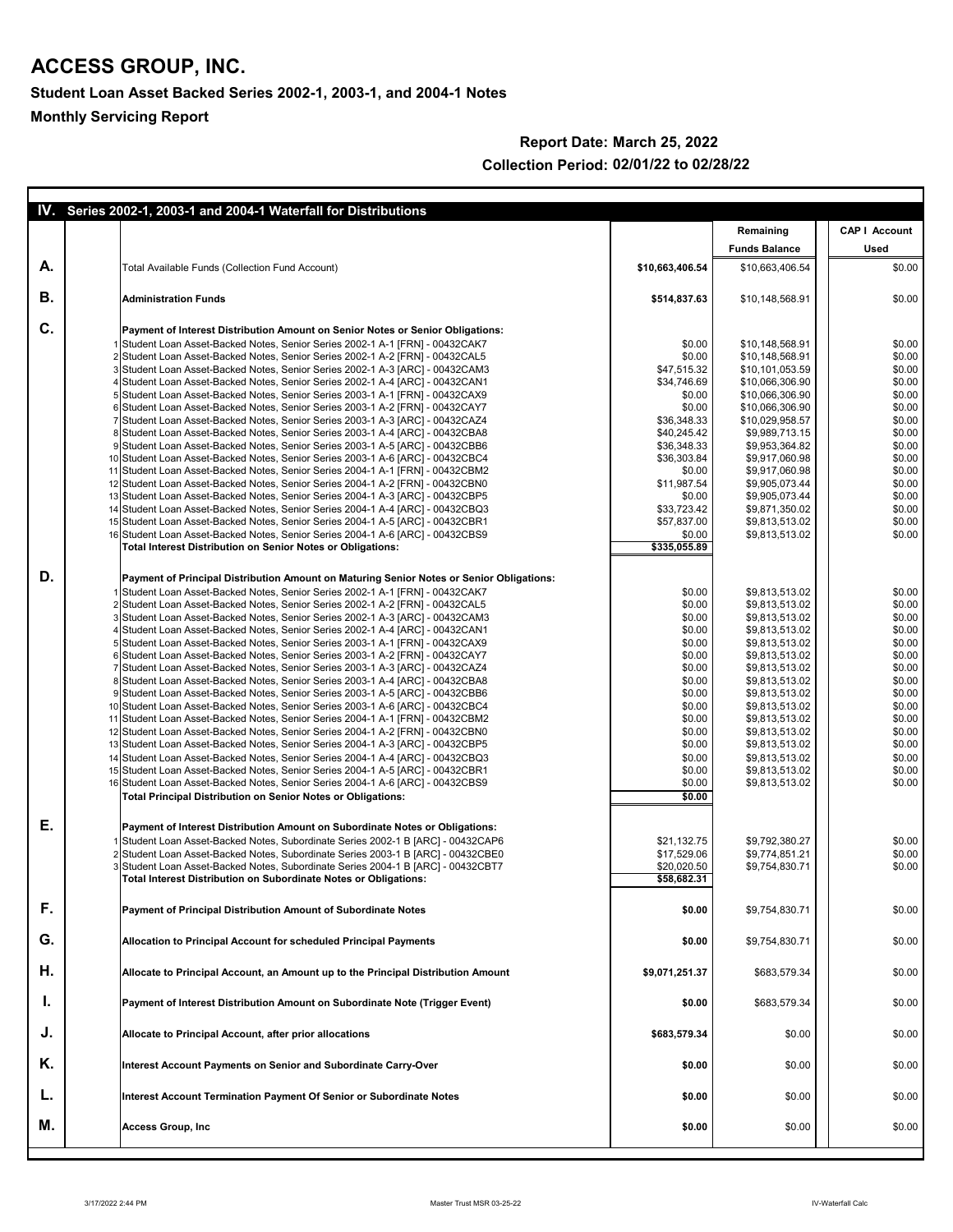### **Student Loan Asset Backed Series 2002-1, 2003-1, and 2004-1 Notes Monthly Servicing Report**

#### **Report Date: March 25, 2022**

#### **Collection Period: 02/01/22 to 02/28/22**

|    | Series 2002-1, 2003-1, and 2004-1 Net Loan Rate and Asset Percentages          |                                                     |
|----|--------------------------------------------------------------------------------|-----------------------------------------------------|
|    | <b>Net Loan Rate</b>                                                           |                                                     |
|    | 1 ARC outstanding aggregate principal                                          | \$433,050,000.00                                    |
|    | 2 Interest net of FRN allocation                                               | \$837,889.71                                        |
|    | 3 Minus counterparty swap payments                                             | \$0.00                                              |
|    | 4 Minus administrative allowance                                               | \$155,077.42                                        |
|    | 5 Minus amounts requiredEDguarantee agencies                                   | \$349,042.05                                        |
|    | 6 Minus defaulted during the month                                             | \$3,454.63                                          |
|    | 7 Minus auction note and trustee fees                                          | \$10,895.76                                         |
|    | 8 Annualized Net Loan Rate based on Current ARC Notes Outstanding              | 0.89%                                               |
|    | <b>Net Loan Rate</b>                                                           | 0.89%                                               |
|    | 1 Student Loan Portfolio Balance<br>2 Fund Balances<br>3 Senior Notes Interest | \$410,236,549.61<br>\$26,455,473.15<br>\$231,799.38 |
|    | 4 Senior Notes Outstanding                                                     | \$402,964,000.00                                    |
|    |                                                                                | 108.31%                                             |
|    | <b>Senior Asset Percentage</b>                                                 |                                                     |
|    | <b>Subordinate Asset Percentage</b>                                            |                                                     |
|    | 1 Student Loan Portfolio Balance                                               | \$410,236,549.61                                    |
| С. | 2 Fund Balances                                                                | \$26,455,473.15                                     |
|    | 3 All Notes Interest                                                           | \$260,650.54                                        |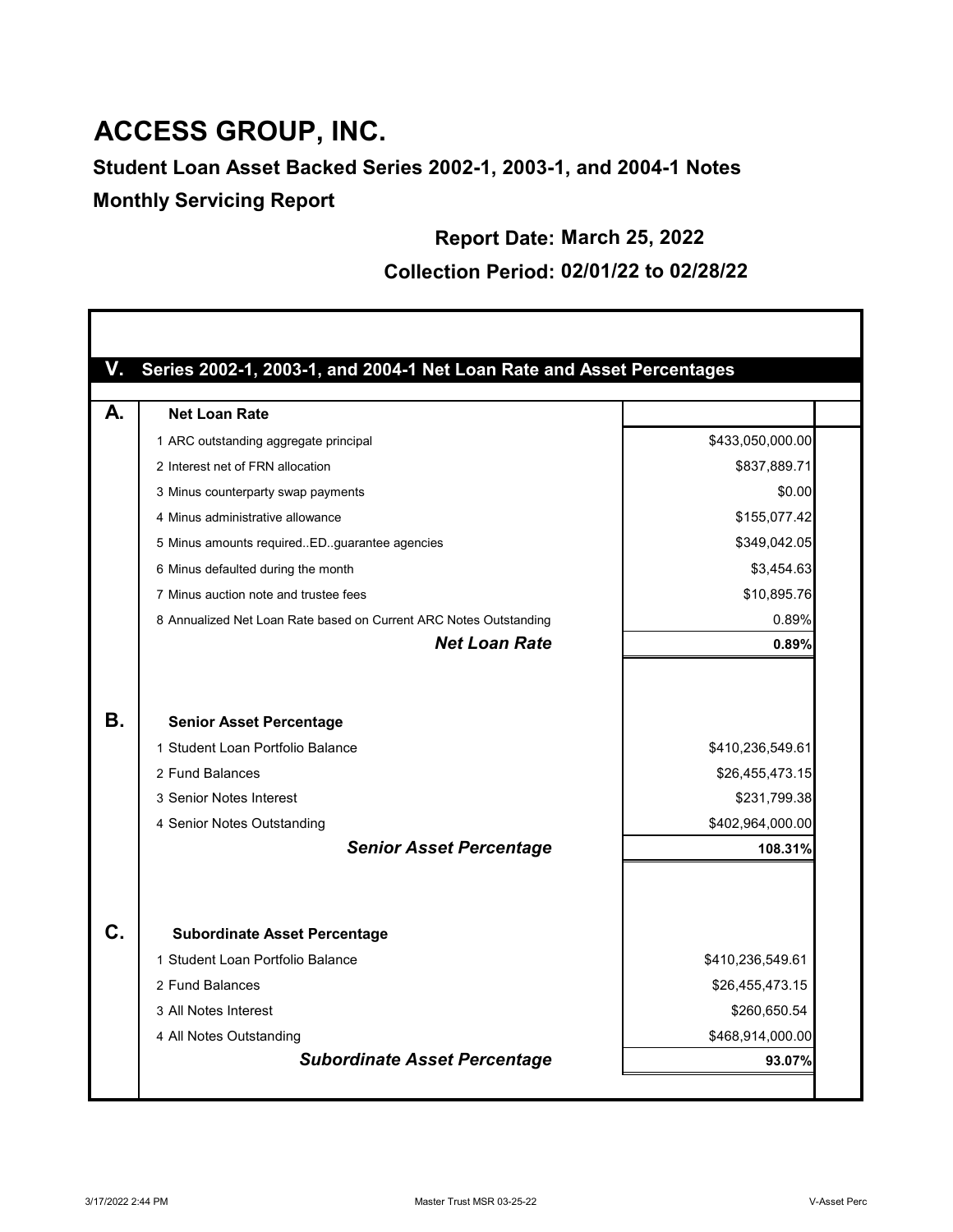**Student Loan Asset Backed Series 2002-1, 2003-1, and 2004-1 Notes**

**Monthly Servicing Report**

**Report Date: March 25, 2022**

#### **Collection Period: 02/01/22 to 02/28/22**

|           | VI. Series 2002-1, 2003-1, and 2004-1 Portfolio Characteristics |                |                  |                  |
|-----------|-----------------------------------------------------------------|----------------|------------------|------------------|
|           |                                                                 |                |                  |                  |
|           |                                                                 |                |                  |                  |
|           |                                                                 | <b>Number</b>  | <b>Dollar</b>    | $%$ of           |
|           |                                                                 | of Loans       | <b>Amount</b>    | <b>Portfolio</b> |
| А.        | <b>Loan Type Distribution:</b>                                  |                |                  |                  |
|           | 1 Subsidized Stafford                                           | 906            | \$4,371,155.63   | 1.08%            |
|           | 2 UnSubsidized Stafford                                         | 896            | \$6,643,201.30   | 1.64%            |
|           | 3 Consolidation                                                 | 23,749         | \$393,451,446.37 | 97.28%           |
|           | 4 Total By Loan Type Distribution                               | 25,551         | \$404,465,803.30 | 100.00%          |
|           |                                                                 |                |                  |                  |
|           |                                                                 |                |                  |                  |
| <b>B.</b> | <b>Borrower Status Distribution:</b>                            |                |                  |                  |
|           | 1 In-School                                                     | $\overline{2}$ | \$17,174.05      | 0.00%            |
|           | In-School Consolidations                                        | 0              | \$0.00           | 0.00%            |
|           | 2 Grace                                                         | 0              | \$0.00           | 0.00%            |
|           | 3 Deferment                                                     | 304            | \$5,148,104.68   | 1.27%            |
|           | 4 Forbearance                                                   | 471            | \$8,908,794.04   | 2.20%            |
|           | 5 Repayment                                                     | 24,746         | \$389,982,964.01 | 96.42%           |
|           | 6 Claims                                                        | 28             | \$408,766.52     | 0.10%            |
|           | 7 Total By Borrower Status Distribution                         | 25,551         | \$404,465,803.30 | 100.00%          |
|           |                                                                 |                |                  |                  |
| C.        | <b>School Type Distribution:</b>                                |                |                  |                  |
|           | 1 Graduate                                                      | 25,384         | \$404,013,400.73 | 99.89%           |
|           | 2 Undergraduate                                                 | 167            | \$452,402.57     | 0.11%            |
|           | 3 Total By School Type Distribution                             | 25,551         | \$404,465,803.30 | 100.00%          |
|           |                                                                 |                |                  |                  |
|           |                                                                 |                |                  |                  |
|           |                                                                 |                |                  |                  |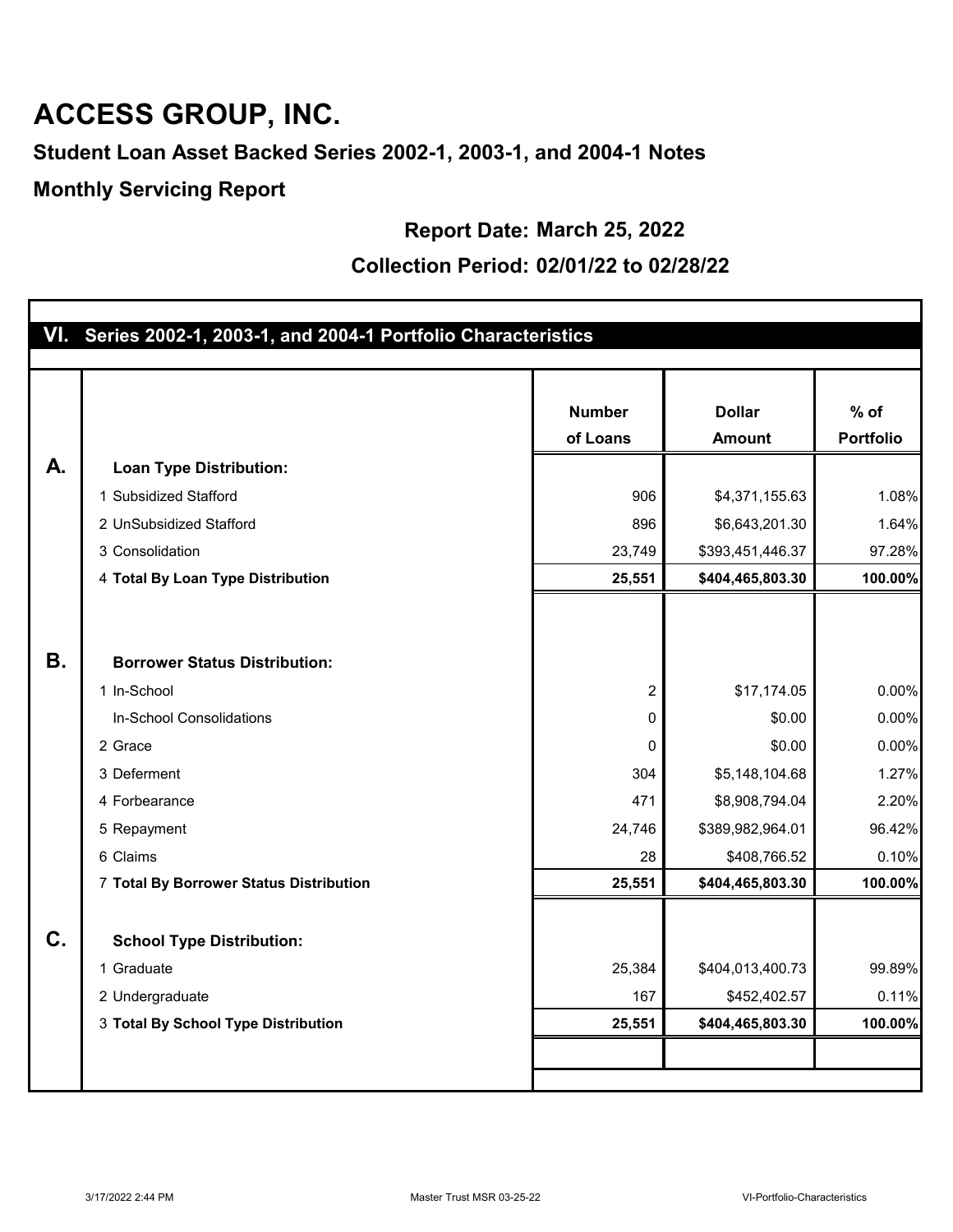|                | VII. Series 2002-1, 2003-1, and 2004-1 Notes                                                                                                                               |                       |                                                                                             |                                                     |                              | <b>Portfolio Status By Loan Type</b>                                                         |                                                     |                                        |                                                                                                             |                                                     |
|----------------|----------------------------------------------------------------------------------------------------------------------------------------------------------------------------|-----------------------|---------------------------------------------------------------------------------------------|-----------------------------------------------------|------------------------------|----------------------------------------------------------------------------------------------|-----------------------------------------------------|----------------------------------------|-------------------------------------------------------------------------------------------------------------|-----------------------------------------------------|
|                |                                                                                                                                                                            |                       | <b>Subsidized Stafford</b>                                                                  |                                                     | <b>Unsubsidized Stafford</b> |                                                                                              | <b>Consolidations</b>                               |                                        |                                                                                                             |                                                     |
|                | <b>Status</b>                                                                                                                                                              | # of Loans            | Amount (\$)                                                                                 | Percentage (%)                                      | # of Loans                   | Amount (\$)                                                                                  | Percentage (%)                                      | # of Loans                             | Amount (\$)                                                                                                 | Percentage (%)                                      |
|                | <b>INTERIM:</b>                                                                                                                                                            |                       | <b>Includes Accrued Int.</b>                                                                |                                                     |                              | <b>Includes Accrued Int.</b>                                                                 |                                                     |                                        | <b>Includes Accrued Int.</b>                                                                                |                                                     |
| A.             | <b>In-School</b><br>Current                                                                                                                                                |                       | \$6,901.00                                                                                  | 0.15%                                               |                              | \$15,598.95                                                                                  | 0.23%                                               | 155                                    | \$3,021,032.86                                                                                              | 0.76%                                               |
| <b>B.</b>      | <b>Grace</b><br>Current                                                                                                                                                    |                       | \$0.00                                                                                      | 0.00%                                               | 0                            | \$0.00                                                                                       | 0.00%                                               |                                        | \$0.00                                                                                                      | 0.00%                                               |
| $\mathbf{C}$ . | <b>TOTAL INTERIM</b>                                                                                                                                                       | $\blacksquare$        | \$6,901.00                                                                                  | 0.15%                                               | $\blacktriangleleft$         | \$15,598.95                                                                                  | 0.23%                                               | 155                                    | \$3,021,032.86                                                                                              | 0.76%                                               |
| D.             | <b>REPAYMENT:</b><br><b>Active</b><br>Current<br>1-29 Days Delinquent<br>30-59 Days Delinquent<br>60-89 Days Delinquent<br>90-119 Days Delinquent<br>≥ 120 Days Delinquent | 678<br>69<br>22<br>10 | \$3,180,006.44<br>\$332,523.63<br>\$166,913.76<br>\$61,450.08<br>\$85,088.73<br>\$61,665.38 | 71.14%<br>7.44%<br>3.73%<br>1.37%<br>1.90%<br>1.38% | 685<br>65<br>20<br>11        | \$5,024,268.22<br>\$452,285.12<br>\$192,827.22<br>\$57,854.56<br>\$125,825.67<br>\$94,777.43 | 73.63%<br>6.63%<br>2.83%<br>0.85%<br>1.84%<br>1.39% | 21,881<br>908<br>149<br>75<br>50<br>90 | \$354,951,201.10<br>\$19,962,851.95<br>\$3,637,533.83<br>\$2,176,798.15<br>\$1,908,152.58<br>\$2,649,327.11 | 88.97%<br>5.00%<br>0.91%<br>0.55%<br>0.48%<br>0.66% |
| Ε.             | <b>Deferment:</b><br>Current                                                                                                                                               | 46                    | \$245,533.90                                                                                | 5.49%                                               | 39                           | \$375,623.91                                                                                 | 5.50%                                               | 64                                     | \$1,721,012.09                                                                                              | 0.43%                                               |
| F.             | <b>IForbearance:</b><br>Current                                                                                                                                            | 56                    | \$281,589.52                                                                                | 6.30%                                               | 55                           | \$422,889.09                                                                                 | 6.20%                                               | 360                                    | \$8,624,670.89                                                                                              | 2.16%                                               |
| G.             | <b>Claims</b>                                                                                                                                                              | 6                     | \$48,427.54                                                                                 | 1.08%                                               | 5                            | \$62,011.36                                                                                  | 0.91%                                               | 17                                     | \$306,568.39                                                                                                | 0.08%                                               |
| Η.             | <b>TOTAL REPAYMENT</b>                                                                                                                                                     | 905                   | \$4,463,198.98                                                                              | 99.85%                                              | 895                          | \$6,808,362.58                                                                               | 99.77%                                              | 23,594                                 | \$395,938,116.09                                                                                            | 99.24%                                              |
| ι.             | <b>TOTAL PORTFOLIO</b>                                                                                                                                                     | 906                   | \$4,470,099.98                                                                              | 100.00%                                             | 896                          | \$6,823,961.53                                                                               | 100.00%                                             | 23,749                                 | \$398,959,148.95                                                                                            | 100.00%                                             |
| J.             | <b>GRAND TOTAL</b>                                                                                                                                                         |                       |                                                                                             |                                                     |                              | \$410,253,210.46                                                                             |                                                     |                                        |                                                                                                             |                                                     |

**Report Date: March 25, 2022**

### **Collection Period: 02/01/22 to 02/28/22**

# **ACCESS GROUP, INC.**

### **Student Loan Asset Backed Series 2002-1, 2003-1, and 2004-1 Notes**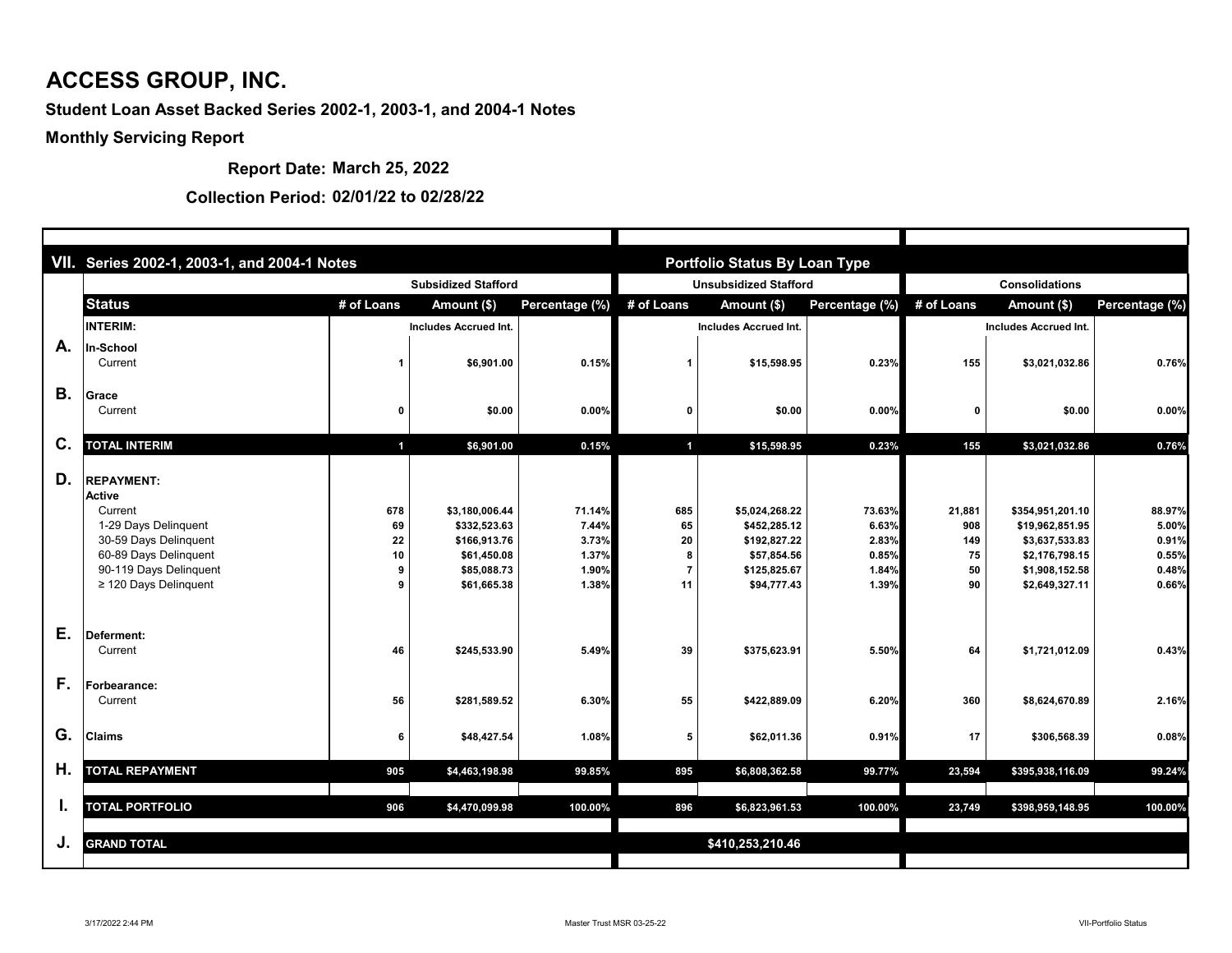|    | <b>Collection Period</b>                       | 02/01/22 to 02/28/22 |
|----|------------------------------------------------|----------------------|
|    | <b>Reporting Date</b>                          | 03/25/22             |
| А. | 1 ABS Notes Outstanding                        | \$468,914,000        |
| В. | 1 Total Principal Balance                      | \$404,465,803        |
|    | 2 Total Fund Accounts Balance                  | \$26,454,877         |
|    | 3 Total Principal and Accrued Interest Balance | \$410,236,550        |
|    | 4 Number of Loans                              | 25,551               |
|    | 5 Number of Borrowers                          | 13,079               |
| C. | 1 Borrower Payments- Principal                 | \$9,013,715          |
|    | 2 Borrower Payments- Interest                  | \$839,207            |
| D. | 1 Necessary Funds Transfer to Meet Obligations | \$0                  |
|    | 2 Administrative Allowance                     | \$155,077            |
|    | 3 Cash Release to Access Group, Inc.           | \$0                  |
| È. | 1 Weighted Average Coupon (WAC)                | 2.73%                |
|    | 2 Weighted Average Remaining Maturity (WARM)   | 155                  |
| F. | 1 Senior Notes Outstanding                     | \$402,964,000        |
|    | 2 Subordinate Note Outstanding                 | \$65,950,000         |
|    | 3 Senior Notes Principal Distribution          | \$2,650,000          |
|    | 4 Subordinate Note Principal Distribution      | \$0                  |
|    | 5 Net Loan Rate                                | 0.89%                |

**Report Date: March 25, 2022**

**Collection Period: 02/01/22 to 02/28/22**



# **ACCESS GROUP, INC.**

**Student Loan Asset Backed Series 2002-1, 2003-1, and 2004-1 Notes**